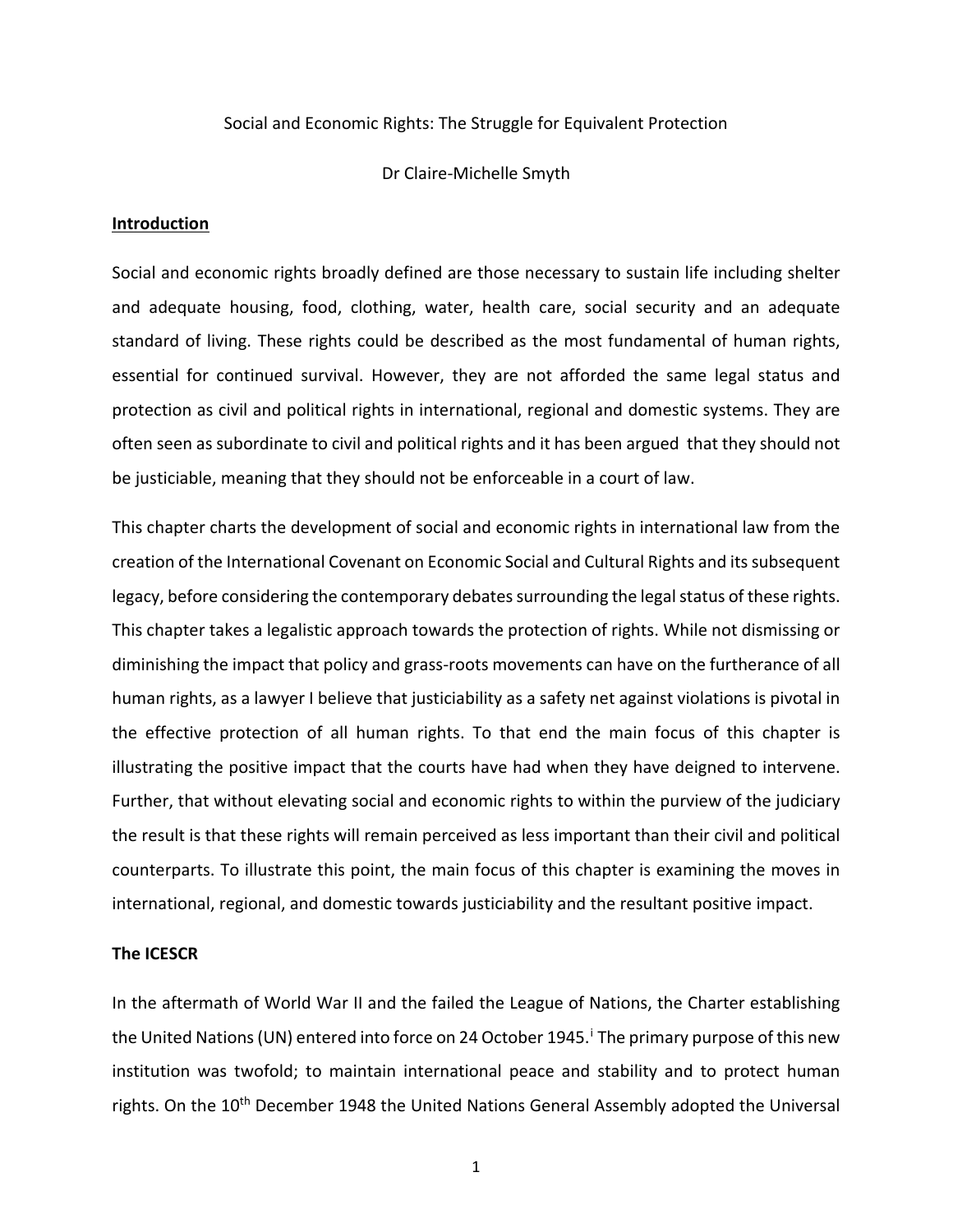Declaration of Human Rights(UDHR) which for the first time provided a comprehensive catalogue of human rights, encouraging their protection by the rule of law. This is reflective of the legalistic approach to human rights which affirms that rights are meaningless unless they can be enforced in a court of law.

No distinction is made in the UDHR between civil and political rights and social and economic rights; rather the document is a thorough account of the rights which states *ought to* strive protect. This demonstrates that at the commencement of the modern human rights movement social and economic rights were recognized as being equally as important as civil and political rights, theoretically at least. Thus, it can be argued that international law does not support a division of the rights and such division is grounded in national law perspectives which cling to a negative model of human rights. Political and civil rights are "negative" rights in that they restrain the actions of states, whereas economic and social rights require "positive" investments by states. In other words, if the state merely has to avoid an interference with your rights (for example, not kill you) then this will not have significant budgetary implications; whereas, if the state is required to provide you with healthcare or housing it will be costly.

Unfortunately, the UDHR was not a legally binding document. It did not require that any of the rights mentioned be transposed into national law. Negotiations in the United Nations began in 1949 to transpose the rights in the UDHR into legally binding obligations, but in the context of Cold War tensions, the discussions devolved into polemics and the attempts to create one document were abandoned.<sup>[ii](#page-2-1)</sup>

There have been recent disputes about the pivotal moment for human rights history in international law. Samuel Moyn argues that the 1970s are a turning point for international human rights law as this is when the first UN human rights treaties come into force<sup>[iii](#page-2-2)</sup> while Steven Jensen persuasively posits that the 1960s anti colonial movements had a significant yet often overlooked impact on the development of international human rights.<sup>iv</sup> Jensen's position has considerable merit because, although negotiations to transpose the UDHR began in 1949, it was only during the 1960s that these were concluded, establishing the persistent divide in international law between the two sets of fundamental rights.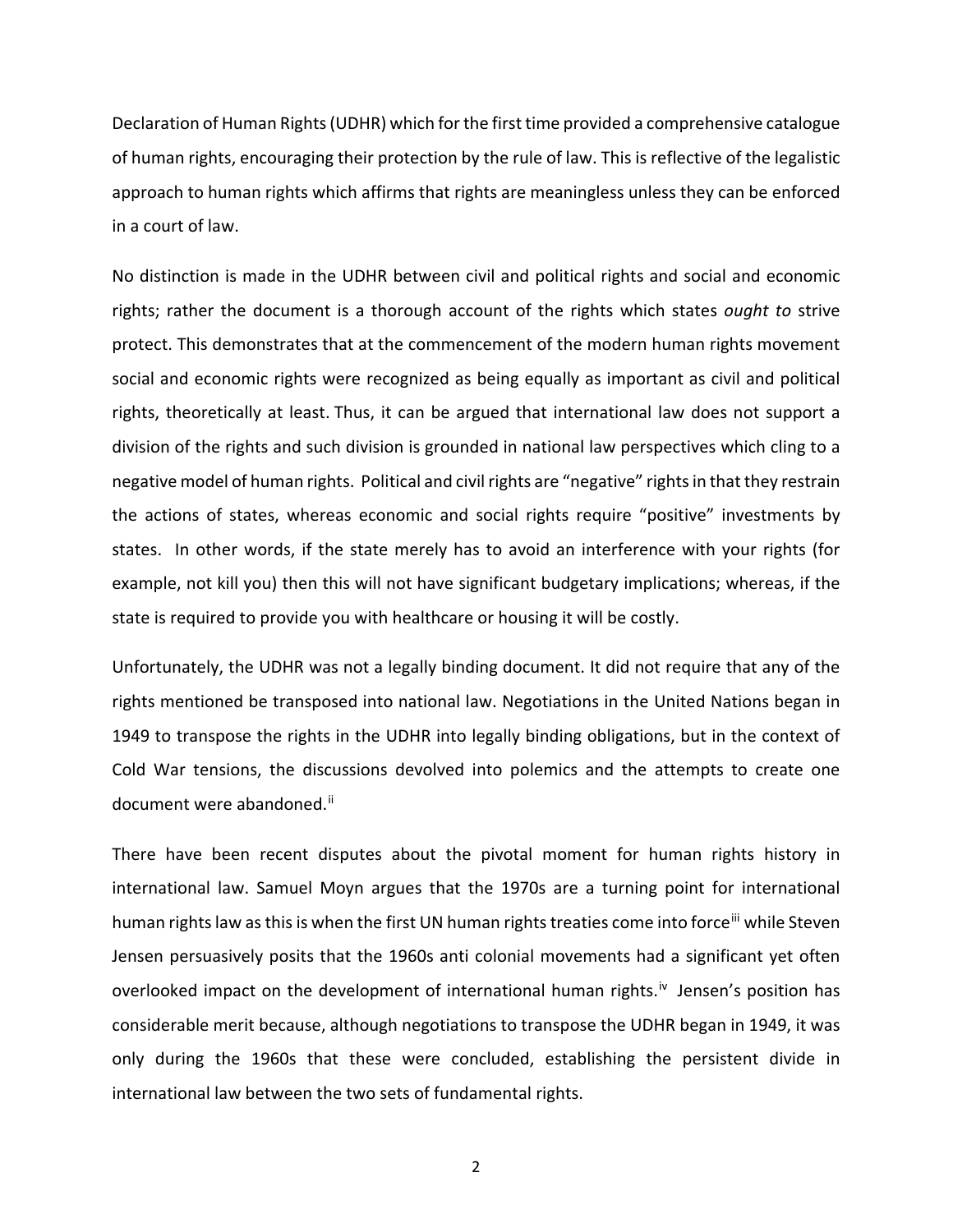<span id="page-2-8"></span><span id="page-2-7"></span><span id="page-2-6"></span><span id="page-2-5"></span><span id="page-2-4"></span><span id="page-2-3"></span><span id="page-2-2"></span><span id="page-2-1"></span><span id="page-2-0"></span>Despite maintaining the official position that the two sets of rights are universal, interdependent, interrelated and indi[v](#page-2-4)isible, $v$  there arose a deep disagreement regarding the proper status of social and economic rights with both sides adopting extreme and discordant views. One side of the argument believes that the social and economic rights are superior to civil and political rights in chronological terms, meaning that without the fulfilment of social and economic rights the civil and political rights cannot be realized. The other side of the argument states that social and economic rights are not rights in the traditional and classic sense of the term rights and to treat them as such undermines individual freedoms and distorts the free market. The western states, led by the United States, were opposed to their inclusion and expressed concern over the scope of the obligations while many eastern European and emerging third world nations strongly advocated for the inclusion of these rights. Those European states who at the time still held colonies were concerned about the cost of securing social and economic rights supported their exclusion. As a result, in 1966, the rights were split, the International Covenant on Civil and Political Rights (ICCPR)<sup>[vi](#page-2-5)</sup> containing civil and political rights and the International Covenant on Economic Social and Cultural Rights (ICESCR)<sup>[vii](#page-2-6)</sup> consisting of social and economic rights were adopted by the General Assembly.

<span id="page-2-18"></span><span id="page-2-17"></span><span id="page-2-16"></span><span id="page-2-15"></span><span id="page-2-14"></span><span id="page-2-13"></span><span id="page-2-12"></span><span id="page-2-11"></span><span id="page-2-10"></span><span id="page-2-9"></span>The effect of the ultimate compromise cannot be overstated. The two categories of rights were set on divergent paths with different importance ascribed to each and, in the geo-political balance of power, social and economic rights were relegated to a subordinate status.<sup>[viii](#page-2-7)</sup> This subordination created significant difficulties in the propagation of, and force accorded to, these rights in international, regional and domestic contexts.

<span id="page-2-25"></span><span id="page-2-24"></span><span id="page-2-23"></span><span id="page-2-22"></span><span id="page-2-21"></span><span id="page-2-20"></span><span id="page-2-19"></span>Social and economic rights on the other hand were to be realized progressively, subject to available resources,<sup>[ix](#page-2-8)</sup> a "programmatic"<sup>[x](#page-2-9)</sup> approach not applied to civil and political rights. The absence of immediate and concrete obligations in the ICESCR coupled with the lack of any complaints mechanism, [xi](#page-2-10) were powerful factors contributing to continued violations compounding the inferior status of the rights on an international level.<sup>[xii](#page-2-11)</sup> In contrast, the ICCPR contains more compulsory wording such as: "all peoples have the right," and that states must "ensure" these rights. [xiii](#page-2-12)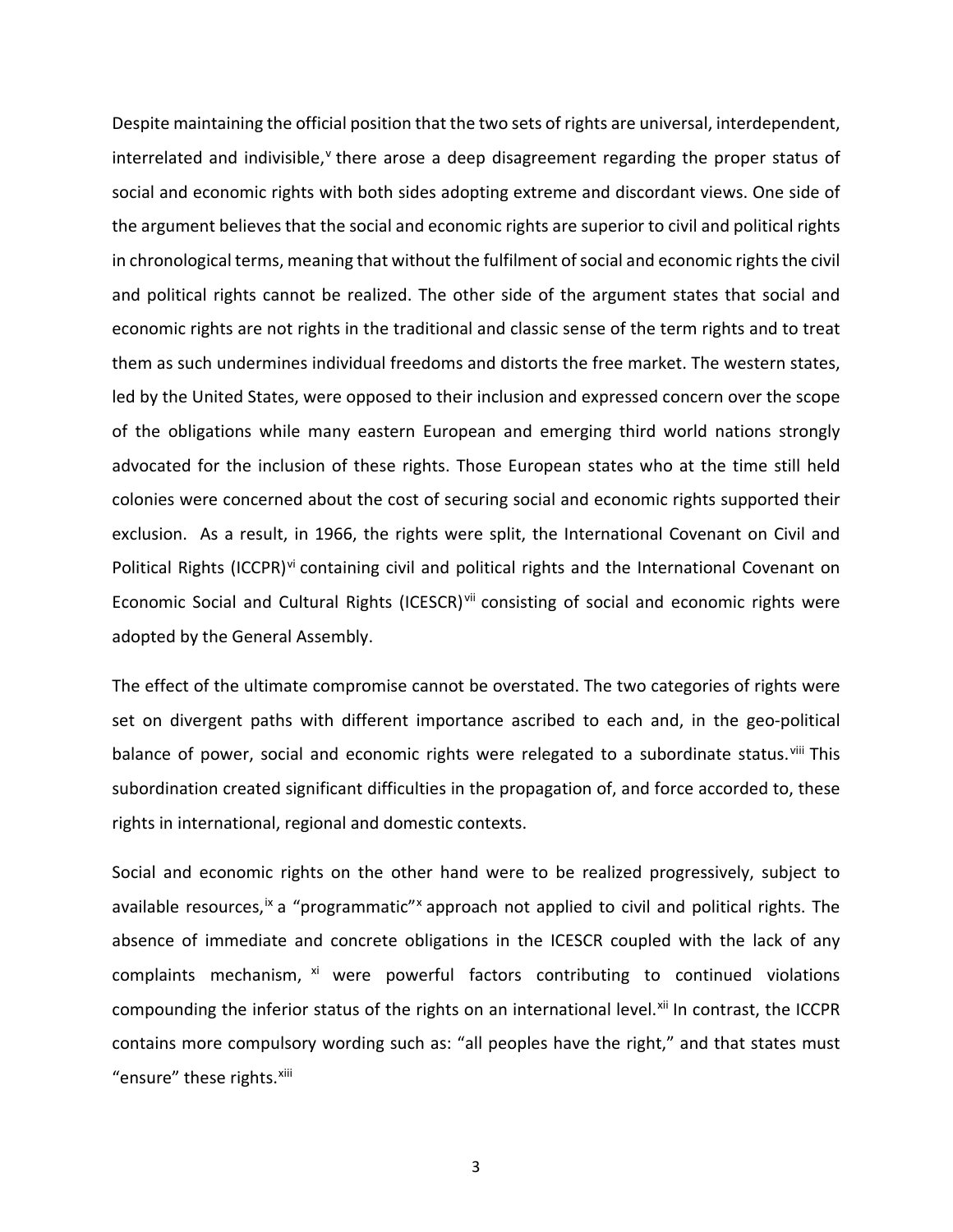<span id="page-3-1"></span><span id="page-3-0"></span>The state has three core obligations under the ICESCR: to respect, protect and fulfill the rights contained therein.<sup>[xiv](#page-2-13)</sup> The duty to respect is a passive obligation and requires the state to avoid interfering, by law or conduct, with the enjoyment of the rights contained within the Covenant. The duty to protect however is more active in nature and requiresthe state to take positive steps to protect against violations by third parties. This requires that the state put effective measures in place by way of legislation or policy to prevent abuses from more powerful actors against the individual such as landlords or banks. The duty to fulfill is the most contentious as it requires the state to provide for those who cannot support themselves, through ensuring access to existing services and providing services directly where access through existing structures is unavailable.

<span id="page-3-7"></span><span id="page-3-6"></span><span id="page-3-5"></span><span id="page-3-4"></span><span id="page-3-3"></span><span id="page-3-2"></span>The Committee on Economic Social and Cultural Rights was established in 1985 to monitor state compliance with the Covenant.<sup>[xv](#page-2-14)</sup> The primary functions and objectives of the Committee are to develop the normative content of the rights, develop state benchmarks and to hold states accountable for failure to implement. In addition, the Committee produces general comments which clarify the contents of rights and direct how they should be interpreted. These general comments again are of a non-binding nature and do not create enforceable obligations; they are merely an authoritative interpretations setting out what steps should be taken and are published with a view to assisting each state in its implementation.

<span id="page-3-22"></span><span id="page-3-21"></span><span id="page-3-20"></span><span id="page-3-19"></span><span id="page-3-18"></span><span id="page-3-17"></span><span id="page-3-16"></span><span id="page-3-15"></span><span id="page-3-14"></span><span id="page-3-13"></span><span id="page-3-12"></span><span id="page-3-11"></span><span id="page-3-10"></span><span id="page-3-9"></span><span id="page-3-8"></span>The state must submit periodic reports to the Committee which it considers along with the shadow report (which is normally produced by independent NGOs from the state in question) and raises a list of issues. These are specific questions posed to the state and along with the organizations which compiled the shadow report, both submit their replies. The Committee then makes its concluding remarks which contains areas of good practice, recommendations on further implementation and areas where it is considered that the state is failing. The Committee has no power to enforce any of its recommendations. Given that the obligation is to progressively realize rights, it is a difficult task for the committee to determine whether the state has breached its obligations at all. The Maastricht Guidelines 1997 clarify that the state is in breach of its obligations if it fails to allocate the maximum of its resources to the realization of human rights.<sup>[xvi](#page-2-15)</sup> Following from this principle, the Committee in 2007 made a statement entitled "An Evaluation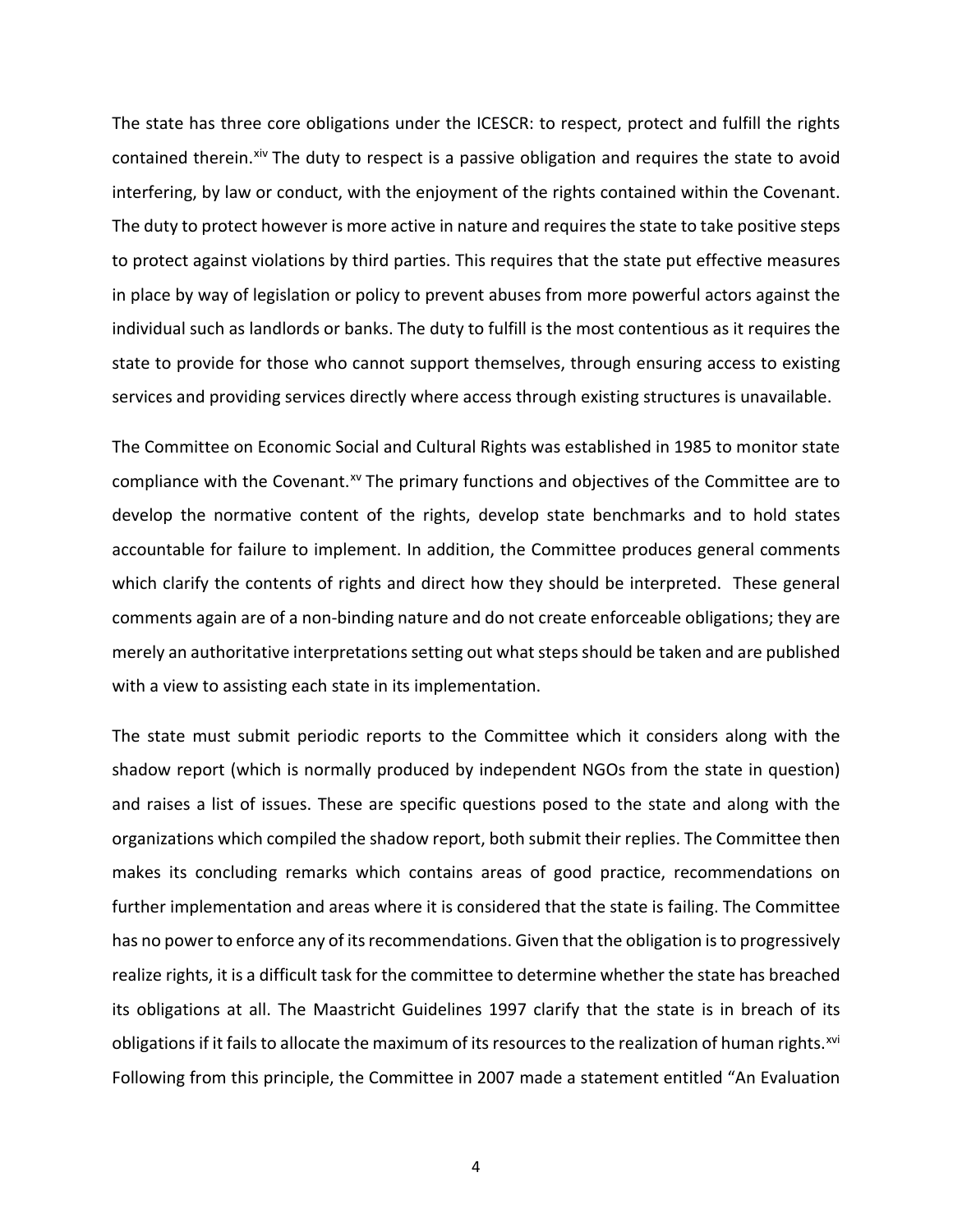<span id="page-4-0"></span>of the Obligation to Take Steps to the Maximum of Available Resources under an Optional Protocol to the Covenant" which regrettably did not define what constitutes available resources.[xvii](#page-2-16)

<span id="page-4-5"></span><span id="page-4-4"></span><span id="page-4-3"></span><span id="page-4-2"></span><span id="page-4-1"></span>The concept of progressive realization introduces an element of flexibility which imposes a continuing obligation of states to take steps towards full realization. There are three main elements to progressive realization. Firstly, there must be immediate and tangible progress towards the agreed on end and, therefore, the element of flexibility does not mean that the state can postpone implementation. <sup>xviii</sup> The second component is that the state cannot pursue regressive measures meaning that the state cannot reduce existing minimum levels of support. Such measures are only justified where it can be demonstrated as necessary to achieve equity in the realization of the right or to create a more sustainable basis for realization. Xix The state is likely to be held to a higher standard here and the committee examines whether:

<span id="page-4-8"></span><span id="page-4-7"></span><span id="page-4-6"></span>(a)There was reasonable justification for the action (b) alternatives were comprehensively examined (c) there was genuine participation of affected groups in examining the proposed measures and alternatives (d) the measures were directly or indirectly discriminatory (e) the measures have a sustained impact on the realisation of the right .... and (f) whether there as an independent review of the measure at national level. $^{xx}$  $^{xx}$  $^{xx}$ 

<span id="page-4-12"></span><span id="page-4-11"></span><span id="page-4-10"></span><span id="page-4-9"></span>However, the committee offers little further guidance. At times, it will criticize a measure without identifying whether such as in fact breached the state's obligation which is problematic particularly during times of austerity measures.<sup>[xxi](#page-2-19)</sup>

<span id="page-4-15"></span><span id="page-4-14"></span><span id="page-4-13"></span>The third element for progressive realisation are the special measures which must be implemented for particularly vulnerable and disadvantaged groups. This requires the state to take positive steps to reduce structural inequality and to give preferential treatment to these groups.

<span id="page-4-19"></span><span id="page-4-18"></span><span id="page-4-17"></span><span id="page-4-16"></span>The steps to be taken towards progressive realization vary depending on the resources of the state. The minimum core approach sets out that there is a minimum level which the state must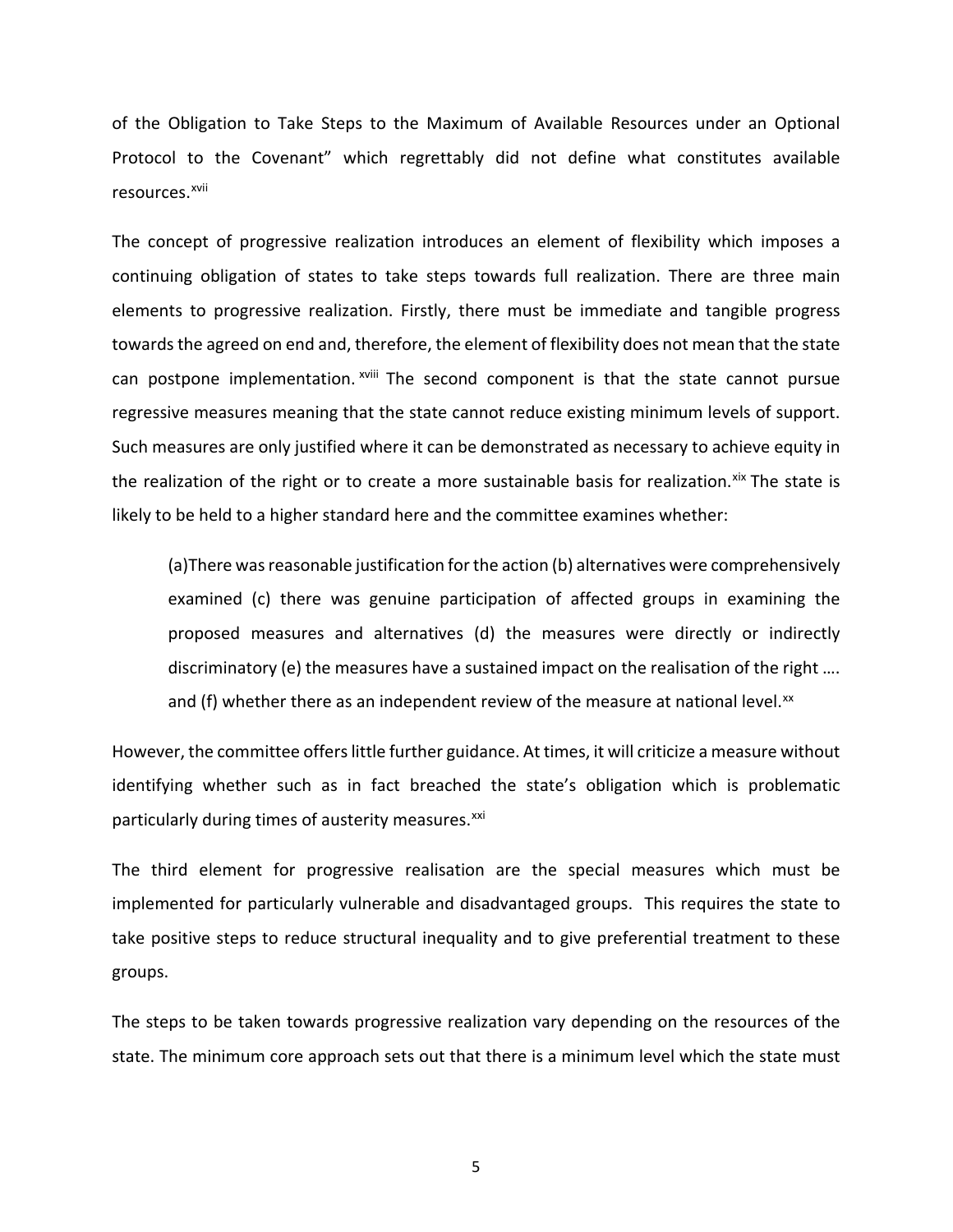ensure. While the general application of the Covenant is one of progressive realisation subject to state resources, the obligation to implement minimum core rights is an immediate one.

<span id="page-5-3"></span><span id="page-5-2"></span><span id="page-5-1"></span><span id="page-5-0"></span>As noted above, one of the committee's functions is to define the content and scope of rights through its general comments and the body has been most challenged when tasked with articulating this requirement in terms of a state's minimum core obligations. Members seek to establish a minimum content, asserting that people are entitled to a minimum standard and that it is unacceptable for individuals to live in conditions of extreme poverty and deprivation which fall below the minimum standard. The general comments, while useful in elaborating the content of the rights, fail to address adequately what the minimum core of each right is. $^{xxii}$  $^{xxii}$  $^{xxii}$ 

<span id="page-5-8"></span><span id="page-5-7"></span><span id="page-5-6"></span><span id="page-5-5"></span><span id="page-5-4"></span>General Comment No. 3 states that the state's responsibility is to provide:

[a] minimum core obligation to ensure the satisfaction of, at the very least minimum essential levels of each of the rights is incumbent upon every state party. Thus, for example, a state party in which any significant number of individuals is deprived of essential food stuffs, of essential primary health care, of basic shelter and housing, or of the most basic forms of education is, prima facie, failing to discharge its obligations under the Covenant.<sup>xxiii</sup>

<span id="page-5-17"></span><span id="page-5-16"></span><span id="page-5-15"></span><span id="page-5-14"></span><span id="page-5-13"></span><span id="page-5-12"></span><span id="page-5-11"></span><span id="page-5-10"></span><span id="page-5-9"></span>However, this statement is partially qualified as the Covenant goes on to enunciate a number of preconditionsthat must be present before a state can be said to have breached its minimum core obligations. Originally, there had to be a significant number of people who were suffering from the particular deprivation. What constituted a significant number appeared impossible to quantify and the Committee subsequent clarified that minimum core obligations apply as an individual right thereby effectively obviating this initial requirement.  $x_{x}$  Secondly, "any assessment as to whether a state has discharged its minimum core obligations must also take into account of resource constraints applying within the country concerned".[xxv](#page-2-22)

<span id="page-5-26"></span><span id="page-5-25"></span><span id="page-5-24"></span><span id="page-5-23"></span><span id="page-5-22"></span><span id="page-5-21"></span><span id="page-5-20"></span><span id="page-5-19"></span><span id="page-5-18"></span>As clear benchmarks for progressively meeting these rights have not been precisely delineated, nor have the content of minimum core rights been catalogued, legal academic Katherine Young has identified three separate approaches to understanding the minimum core rights and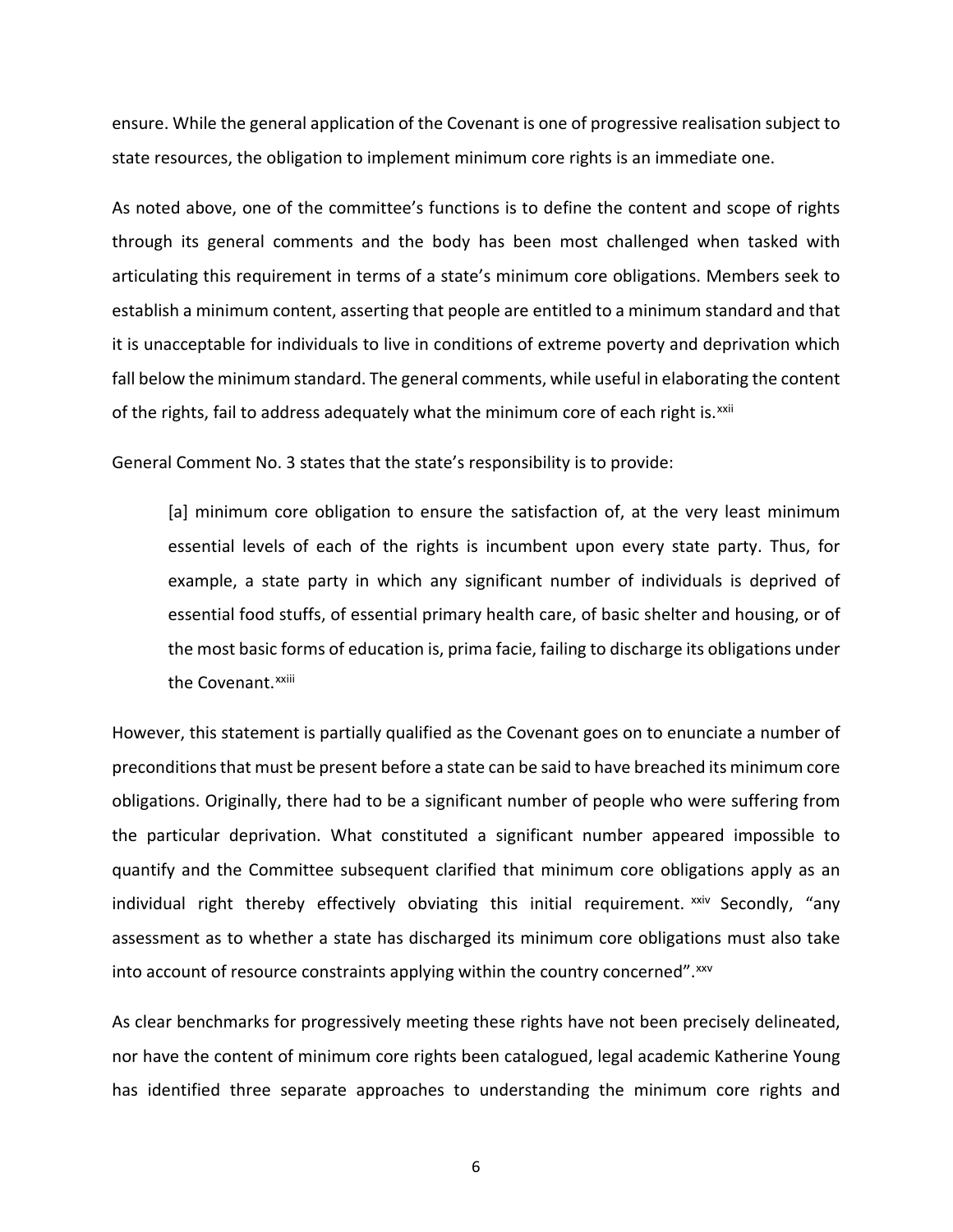<span id="page-6-4"></span><span id="page-6-3"></span><span id="page-6-2"></span><span id="page-6-1"></span><span id="page-6-0"></span>obligations.<sup>[xxvi](#page-2-23)</sup> Firstly, she explains the essence approach which seeks to establish the essential minimum of the right: "it is the absolute, inalienable and universal crux, an unrelinquishable nucleus that is the *raison d'etre* of the basic legal norm, essential to its definition."xxvii [I](#page-2-24)n this Committee as the essentials to survival and life.<sup>xxviii</sup> However, focusing on biological survival may context the minimum core is to satisfy the basic needs of the individual, interpreted by the also be problematic as it deteriorates into an exercise into the minimum requirements necessary for a human to survive. Moving towards a value based approach looksto one based on the dignity of the person, a concept which has flourished since the introduction of the UDHR. [xxix](#page-2-25) This approach, however, also creates difficulties in that dignity can be measured either objectively or subjectively and further hampers a precise definition of the minimum core of the right.<sup>[xxx](#page-3-0)</sup>

<span id="page-6-12"></span><span id="page-6-11"></span><span id="page-6-10"></span><span id="page-6-9"></span><span id="page-6-8"></span><span id="page-6-7"></span><span id="page-6-6"></span><span id="page-6-5"></span>The second approach is the consensus approach which focuses on identifying where a consensus has been reached rather than on the normative content on the minimum core. The idea is that through an examination of jurisprudence, evidence of a consensus would emerge which would in turn develop the normative content of the right. Despite the significant lack of justiciability in many national jurisdictions the Committee has been able to ascertain a consensus (or an emerging one) from state reports. Arguably, the focus on a consensus itself adds to its legitimacy.

Finally, the minimum obligation approach focuses on the duties required to implement the minimum core right. While this approach is helpful in establishing the steps that states should be taking to implement the right, it does little in the way of establishing the normative content.

<span id="page-6-15"></span><span id="page-6-14"></span><span id="page-6-13"></span>Practically, the difficulty in determining the minimum core of a given right has been played out in the South African Constitutional Court. In *Grootboom* where the court was considering the right to adequate housing, the court felt that it was impossible to say what the minimum threshold was without identifying the need which would vary depending on factors such as income, employment and availability of land and preferred to examine the case based on the reasonableness of the steps taken. Similarly, in the *Treatment Action Campaign* case the court rejected arguments that the minimum core right is not subject to resource constraints. These cases are considered in more detail below.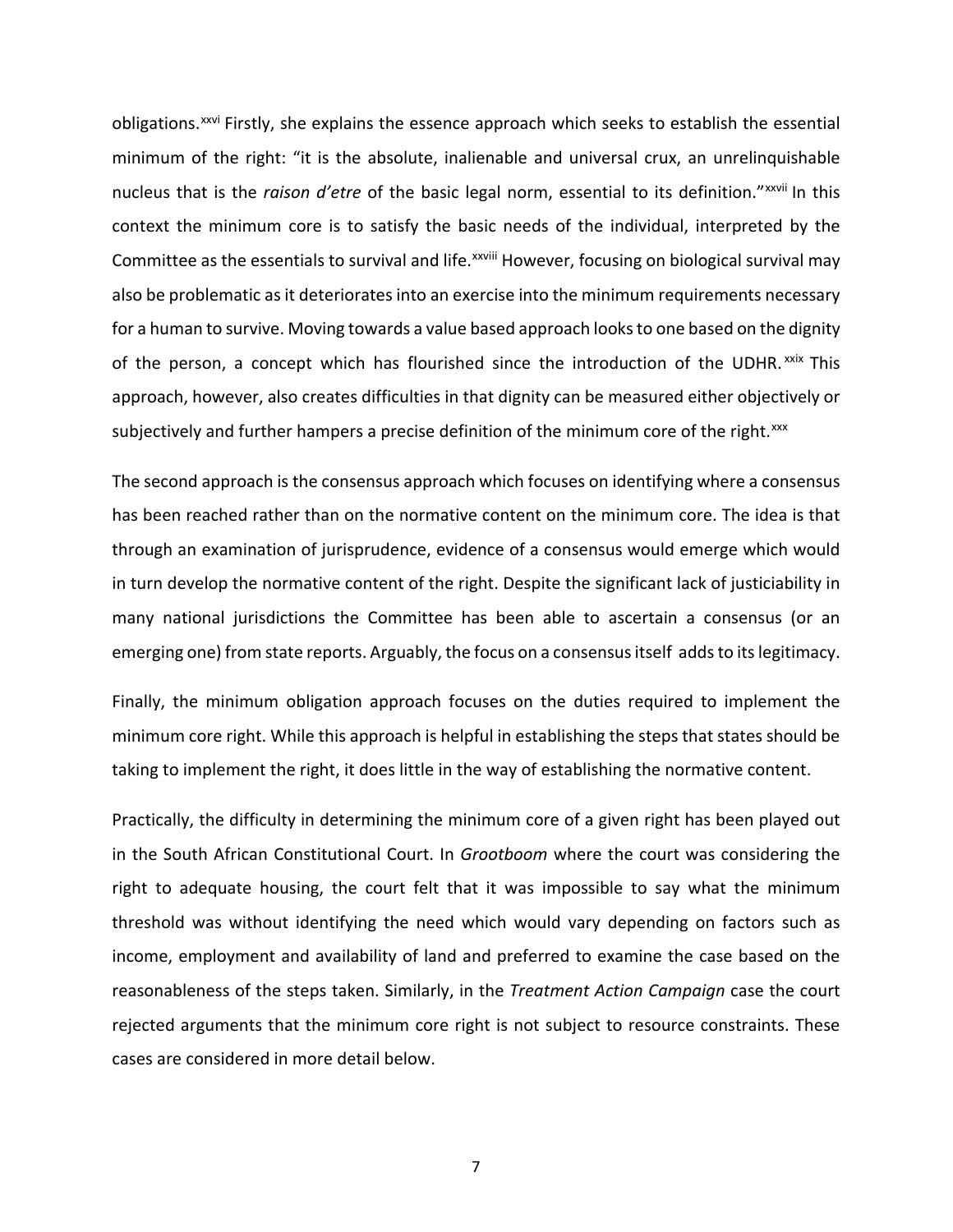<span id="page-7-1"></span><span id="page-7-0"></span>The concepts of progressive realisation and minimum core rights has to a large degree curtailed the development of social and economic rights. The steps required by the state may be minimal and subject to resource constraints. While the Committee has been highly critical of regressive measures, the global financial crisis since 2008 has resulted in less available resources and austerity has impacted significantly on the enjoyment of rights protected by the Covenant. Further, the minimum core content of each right not being met may be largely due to its imprecise and contested nature. Given that the role of the Committee has primarily been as a monitoring body, the introduction of the optional protocol to allow the court deliver opinions and decisions on particular cases may serve to clarify these areas.

# <span id="page-7-6"></span><span id="page-7-5"></span><span id="page-7-4"></span><span id="page-7-3"></span><span id="page-7-2"></span>**Objections to justiciability**

<span id="page-7-8"></span><span id="page-7-7"></span>The main difference between the two sets of rights has been, and continues to be, their ability to be legally enforced. Initially during negotiations opposition arguments centered on whether social and economic rights could be classified as rights due to the understanding at the time that they carried positive and resource heavy obligations. This debate has been largely concluded with general acceptance of their status as human rights. Contemporary arguments focus now on which branch of the state should be responsible for their protection and vindication; the judiciary or the executive, or even the legislature. Essentially, objections to the legalization of social and economic rights can be categorized under three headings: characterization, legitimacy, and institutional capacity.

To briefly summarise these objections<sup>xxxi</sup>: characterization refers to the content, obligation and cost of the right. Essentially the objection is two-fold; first, the content of the right itself is vague and therefore a court could not make a determination, and secondly that social and economic rights necessarily carry positive (and therefore expensive) obligations. This is objection is easily countered; civil and political rights were historically also vague and imprecise and through the intervention of the court the parameters and scope of the rights have been defined. Further, all rights contain both an amalgamation of both positive and negative obligations. The second objection, legitimacy, again relates to the cost argument. It states that as these rights will cost the state, only the government has the power to decide how to allocate state resources.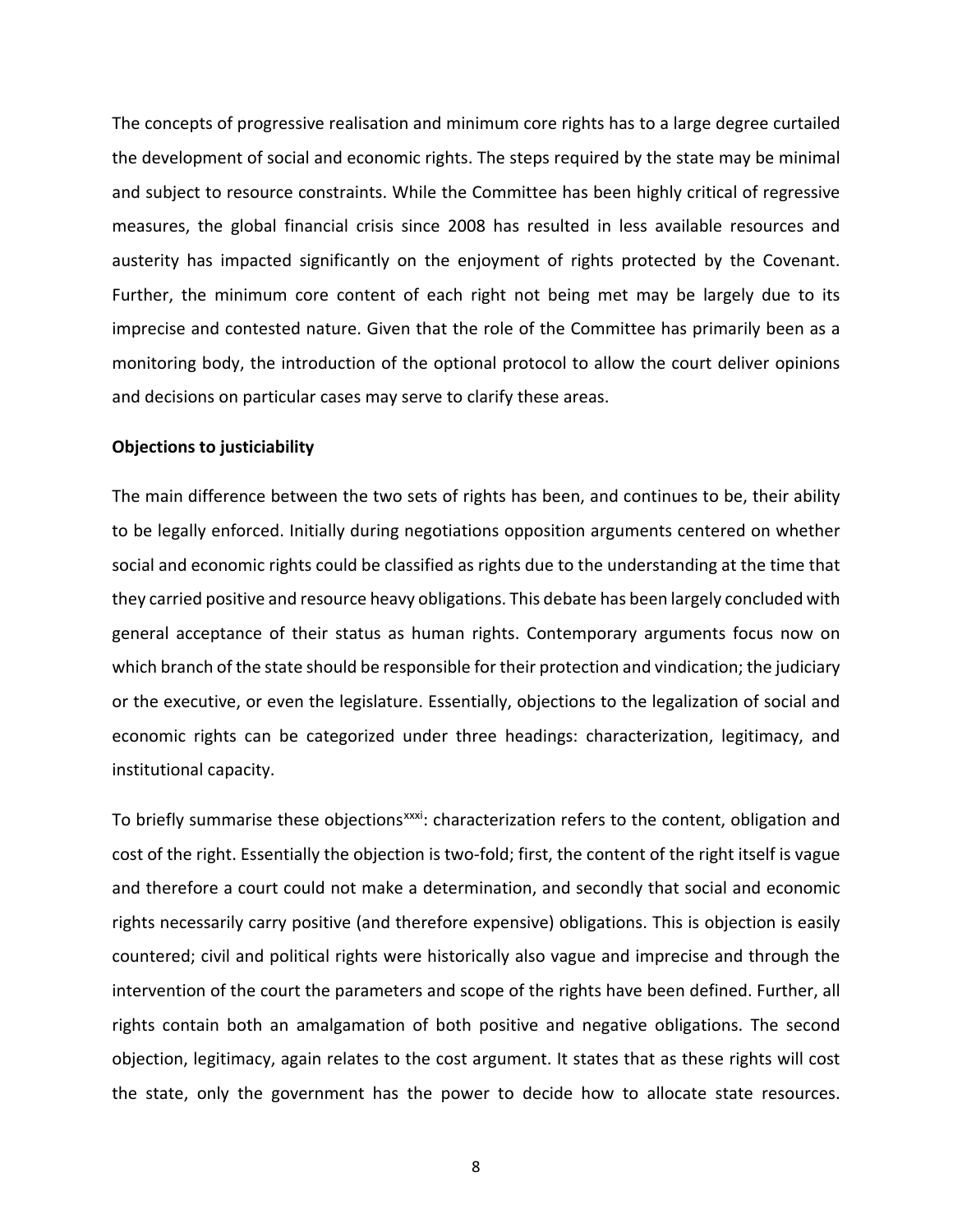Therefore, if the court were to determine these issues they would be breaching the separation of powers. Notwithstanding the fact that all rights contain both positive and negative obligations (for example the right to a fair trial can be costly to ensure as it requires an effective police force to investigate, an impartial judiciary, adequate representation etc) relegating an entire category of rights to a position beyond the scrutiny of the courts arguable creates a situation which the separation of powers was designed to protect against by placing all of the power for them within one arm of the state with no oversight. The final objection is centered on the capability of the court to deal with cases involving social and economic rights, primarily due to the polycentric or wide reaching effects nature of such claims. <sup>xxxii</sup> This is possibly the least persuasive of the objections as the vast majority of decisions will have an impact beyond the parties to the case, particularly where the case is taken against the state (or an organ thereof). Indeed, judges are often injected into controversies beyond their expertise; financial accounting, aviation, marine biology etc. To overcome this deficiency, experts in the field are brought in to explain, and the same could be done for cases of social and economic rights. Thus the arguments against justiciability are misplaced as is evidenced in the next section showing a clear trend toward court intervention and, importantly, proving that judicial intervention enhances protection.

# **Moving towards Justiciability**

# *International Law: The Optional Protocol to the ICESCR*

From 1990, the Committee began calling for the introduction of an optional protocol, which would establish an individual complaints mechanism. With a complaints mechanism in place, the Committee would be empowered to offer more effective protection in instances of concrete abuse, issue more definitive guidance on the interpretation of rights, and increase the stature afforded to the Covenant.<sup>xxxiii</sup> The continuing opposition to justiciability was apparent at the outset of negotiations on the optional protocol. XXXIV [D](#page-3-2)elegates argued that a complaints forsignature in December 2008<sup>xxxvi</sup> and entered into force on 5 May 2013. mechanism would be impractical, given the imprecise nature of the rights and would undermine the democratic process in policy and budgetary matters. XXXV Despite objections, in June 2008, the protocol was approved by the Human Rights Council, adopted by the General Assembly, opened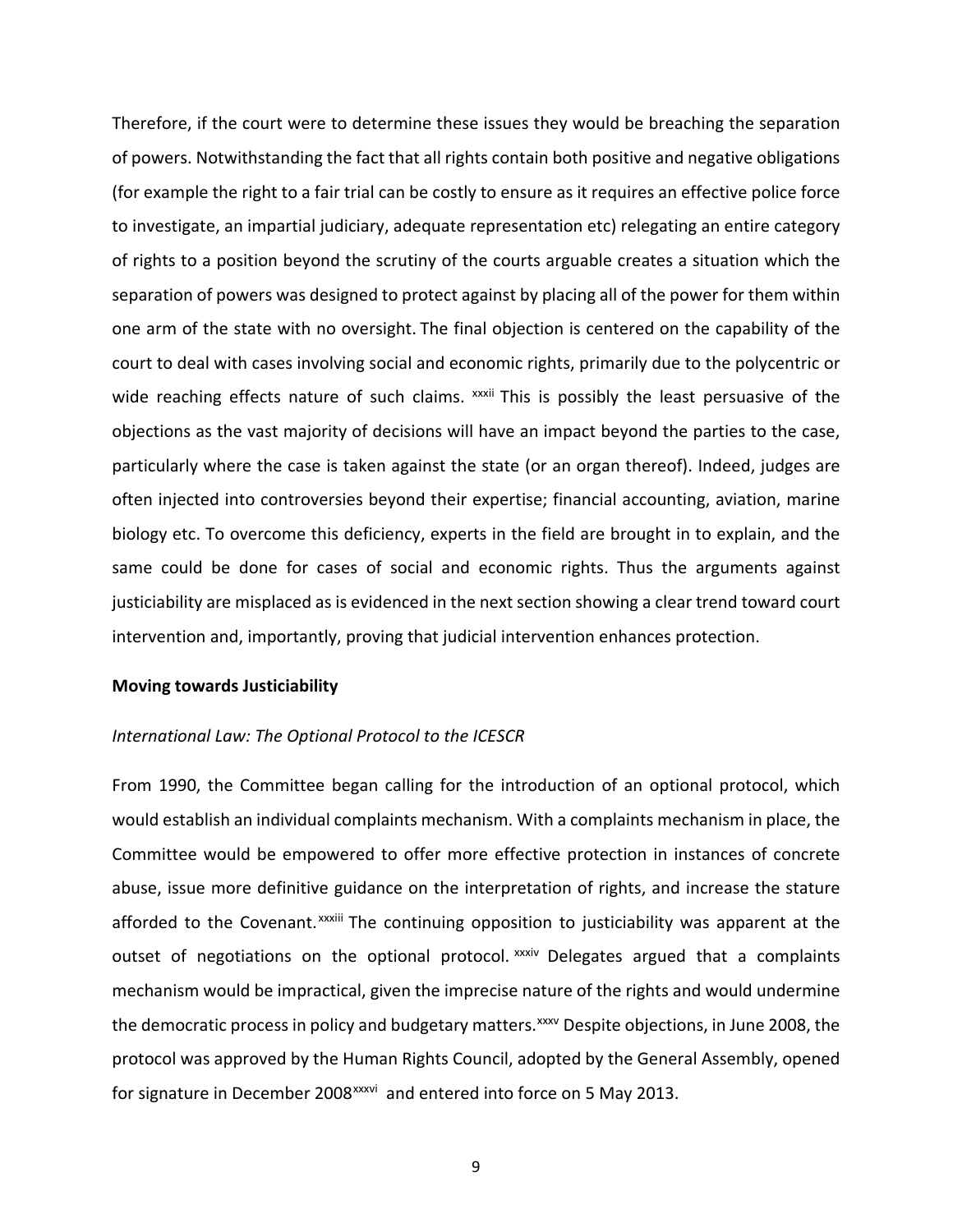There are numerous admissibility criteria which must be met before a complaint can be addressed by the Committee. These include the exhaustion of domestic remedies, a time limitation of one year and the requirement that the claim must not be anonymous, vexatious or an abuse of the right to petition. xxxvii [W](#page-3-5)hile the Committee does have the power to request interim measures to protect against continuing and on-going violations,<sup>xxxviii</sup> it only has the effect, confirming the principle of non-retrospectivity. XXXIX jurisdiction to hear claims where the breach occurred, or continued, after the protocol came into

The optional protocol does have two main weaknesses. Firstly, the wording of the treaty itself remainsthe same: overwhelmingly the rights are to be realized progressively subject to resources and rather than by way of immediate obligation. Therefore, it may be a difficult task to show that a state has breached these obligations.<sup>[xl](#page-3-7)</sup>

There is currently no jurisprudence from the Committee as to how it will interpret state obligations or, how influential the General Comments will be in defining them. Legal analysts anticipate that this ambiguity will decline once it beginsto deliver its opinions. The weak wording of the optional protocol itself (which resulted from political, rather than legal considerations) is equally of concern. The inclusion of extensive admissibility criteria were inserted to assuage fears of opening the floodgates which to my mind evidences that the Committee is aware of the vast and significant violations of these rights. Further, it requires the Committee to take account of the "reasonableness" of any steps which the state has taken. [xli](#page-3-8) The interpretation of reasonableness may have a considerable impact upon the efficacy of the optional protocol, which in turn could influence the interpretation in regional and domestic systems. If it is interpreted minimally by the Committee so too will the individual states. Xlii

Another issue relates to the enforcement and sanction powers of the Committee, which extend to making recommendations; it has no authority to enforce the decisions or to impose sanctions on the offending state. The only requirement is that the state party gives due consideration to its views.

Despite its inherent weaknesses, the introduction of the optional protocol is a significant step in approximating the treatment of all rights, regardless of derivation and classification. It elevates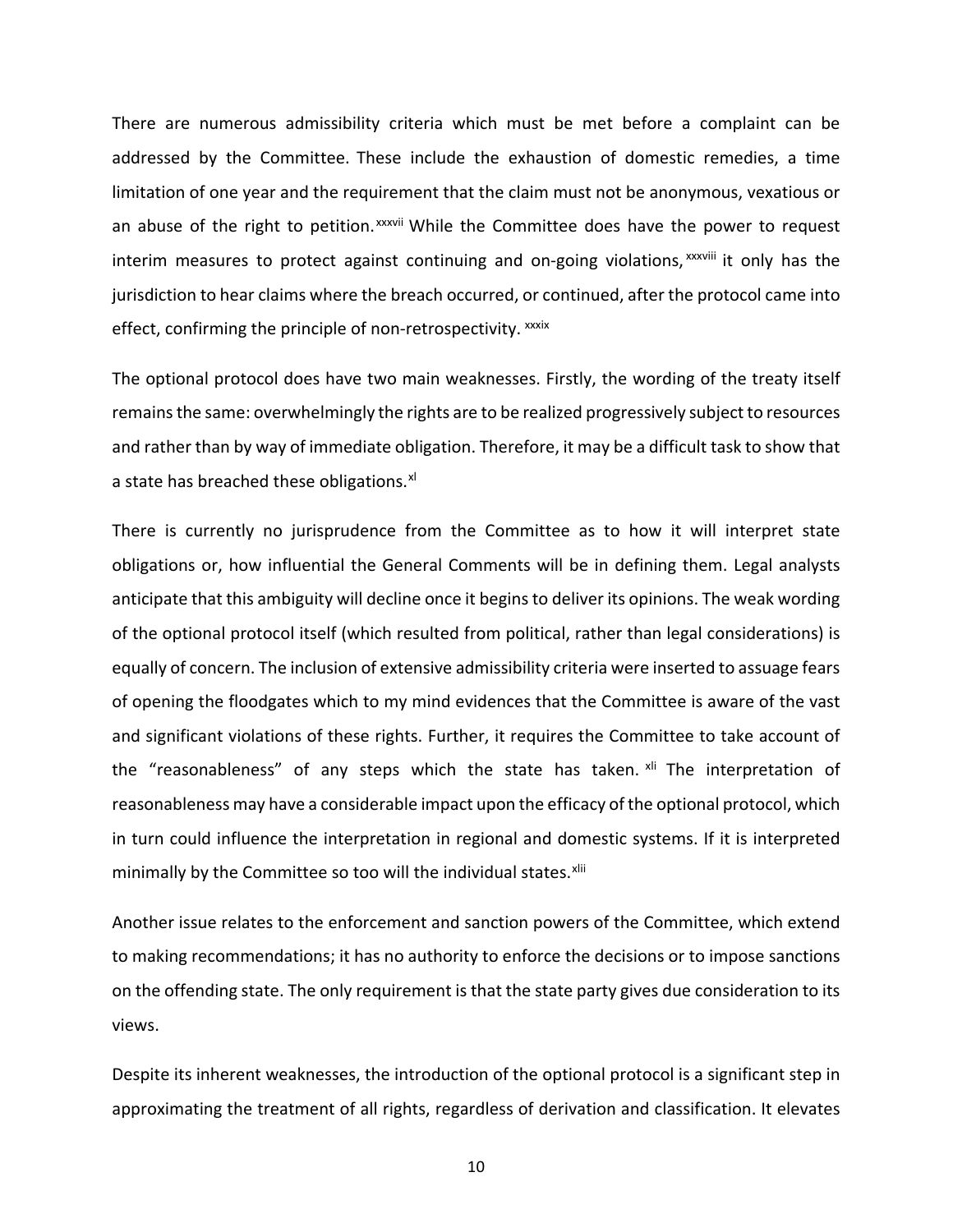social and economic rights to a level comparable to civil and political rights in international law, providing a forum whereby violations of rights can be voiced and adjudicated upon, albeit in a non-enforceable manner. Xliii This step marks a considerable advancement of these rights and categorically affirms their status as rights.

#### *Regional Developments*

The Council of Europe was established in the wake of World War 2 as a sister institution to the European Union. The European Union was charged with ensuring economic stability within the union while the Council of Europe had responsibility for protecting human rights., Disappointed at the delays in transposing the UDHR, set about creating the European Convention on Human Rights (ECHR) which entered into force in 1953. Again, the same arguments arose in relation to the status of social and economic rights and in order to ensure that the convention could enter into force as quickly as possible members agreed that only the rights that all easily accepted would be included.

The ECHR textually protects only civil and political rights. While from its very early cases it found that there could be no watertight division of rights, it was relatively stagnant on developing this line of judicial reasoning for many years. Xiiv In the last decade or so there has been considerable activism on the part of the ECHR in reading social and economic rights into the Convention. Effectively its approach is that where the violation of social and economic right is such that it materially effects the enjoyment of a civil and political right right it will adjudicate on it, as the following case law illustrate. The Court has considered primarily housing, health and social assistance cases initially placing negative obligations on the state. In *Moldovan v Romania* it determined that while the state does not have to provide houses for all homeless, where it is complicit in creating that homelessness they may have a positive obligation<sup>xly</sup> and in *Connors v* UK<sup>[xlvi](#page-3-12)</sup> and *Yardonova v Bulgar[i](#page-3-13)a<sup>xlvii</sup> it was affirmed that the state cannot arbitrarily evict without* so without discrimin[a](#page-3-14)tion<sup>xlviii</sup> and questioned whether the state can deport those with medical adequate safeguards; the state does not have to provide benefits, but where it does it must do conditions. [xlix](#page-3-15) In recent cases however more positive obligations have been placed on the state.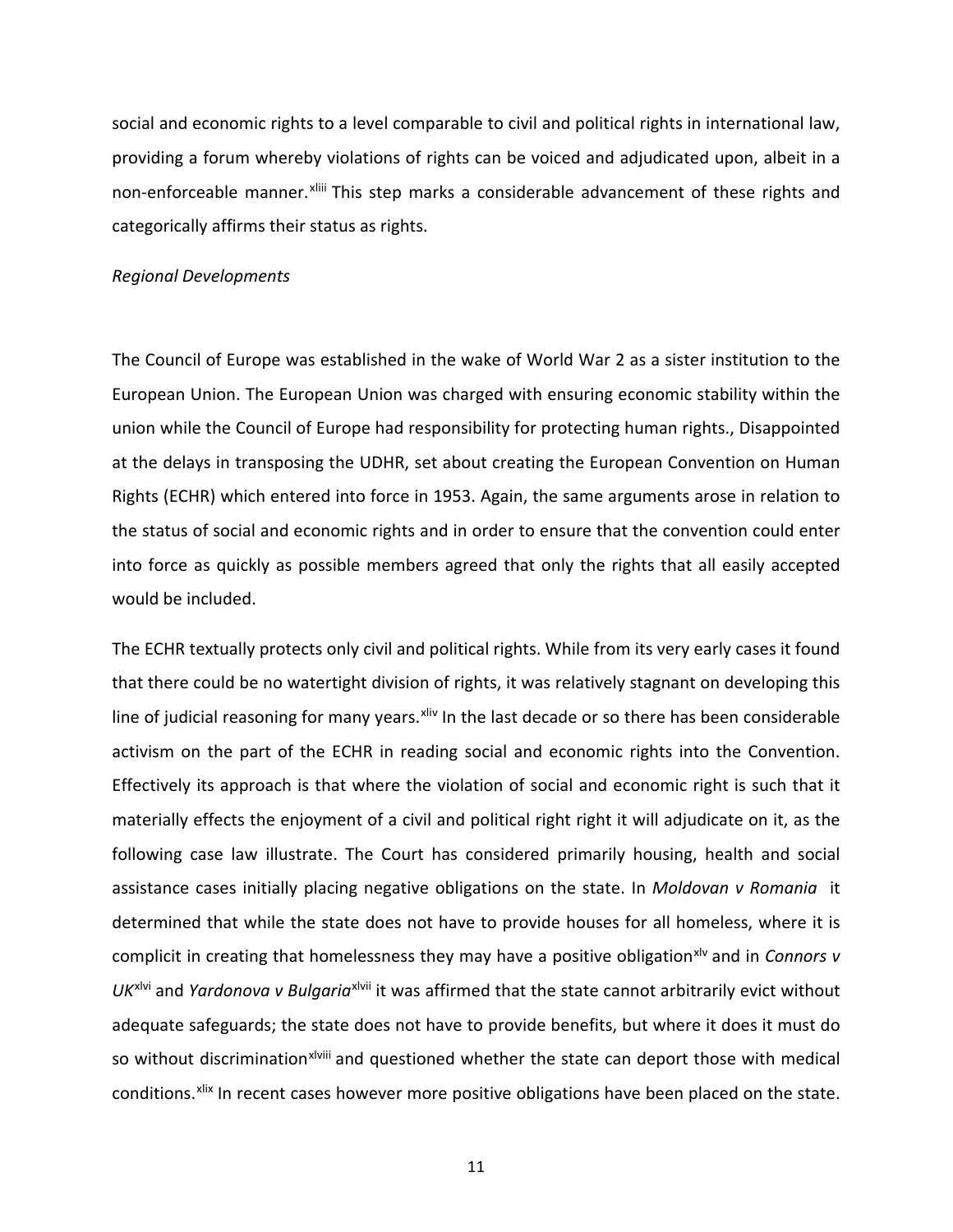In *Soares de Melo v Portugal*, a complex case involving the ultimate removal of the applicant's children for neglect due to poverty stricken condition, the court found such action to be a breach of the right to fami[l](#page-3-16)y life.<sup>1</sup> Of particular note in this case, the court was critical of the state's knowledge of the applicant's living conditions yet did not intervene to ameliorate the situation.

This approach has not been confined to the European Court and despite the embodiment of social and economic rights in the American Declaration of the Rights and Duties of Man 1948<sup>ii</sup> *Street Ch[i](#page-4-1)ldren<sup>Iviii</sup> case,* involved the plight of children living on the streets of Guatemala where it (such as the right to health,  $\lim_{n \to \infty}$  rest and leisure  $\lim_{n \to \infty}$  and the right to social security  $\lim_{n \to \infty}$ these were not integrated into the judicially enforceable American Convention on Human Rights.<sup>Ivi</sup> In the absence of specified protection, the Inter-American Court has interpreted civil and political rights in a manner that renders social and economic rights justiciable through the right to life.<sup>Ivii</sup> One of the first cases that dealt with social and economic rights, known as the was reasoned that the right to live a dignified existence was implicit in the right to life.<sup>[lix](#page-4-2)</sup>

By applying the Convention in a manner harmoniously with its additional protocol (commonly referred to as the Protocol of San Salvador),  $k$  this notion of a decent and dignified life came to encompass social and economic rights, particularly the right to health.<sup>|xi</sup> The integrated approach to interpreting the Convention—not as a stand-alone document, but rather as an integral part of a system of human rights documents—has made social and economic rights justiciable.

Not only is the manner in which the Inter-American Court has encompassed social and economic rights jurisprudence important in this context, so too are the remedies which it has awarded. This court does not confine itself to the award of damages where the breach has occurred; rather it has developed a practice of ordering positive obligations at the interim stage. The court has ordered immediate measures to prevent violations of rights, rather than waiting for the violation to occur and acting in a reactionary manner. Thus far, these provision measures have primarily involved ordering medical treatment and improved living conditions for those under the care or control of the state.<sup>Ixii</sup> However, the potential to extend this precedent to those dependent on state resources might be expected. Thus the Inter-American Court has indirectly given effect to social and economic rights through an expansive interpretation of existing civil and political rights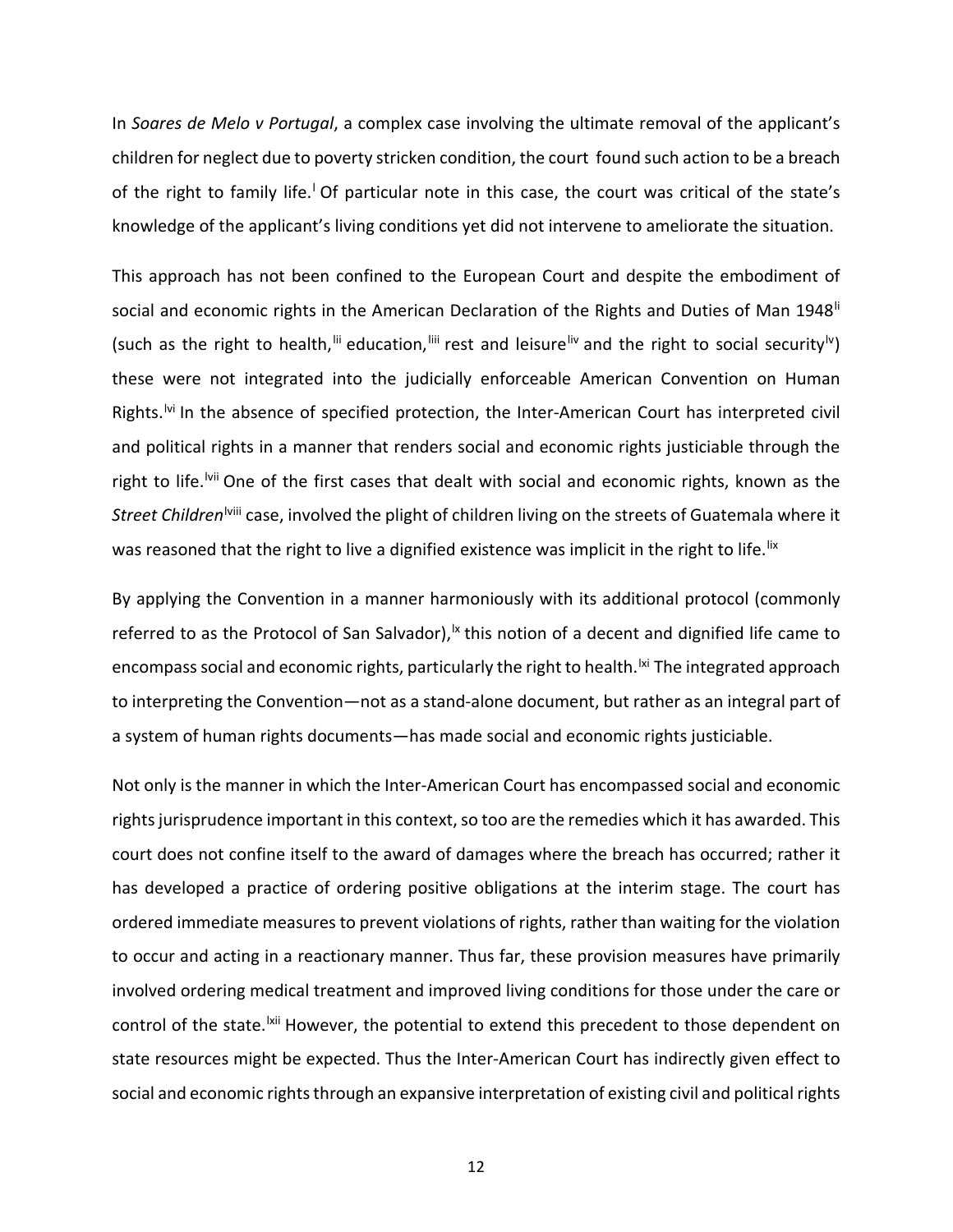contained within the Convention, confirming the indivisibility and interdependence of the two sets of rights in a manner which was "always intuitive." Ixiii

# *Domestic Jurisprudence*

Within domestic systems, more recent national constitutions have explicit protection for social and economic rights.<sup>Ixiv</sup> The Croatian Constitution, <sup>Ixv</sup> the Charter of Fundamental Rights and Republ[i](#page-4-10)c)<sup>Ixvi</sup> the Constitution of Finland, <sup>Ixvii</sup> the Constitution of Moldova, <sup>Ixviii</sup> the Constitution of Const[i](#page-4-14)tution<sup>Ixxii</sup> provide express protection for various social and economic rights and, for their Freedoms of the Czech Republic (which is justiciable under the Constitution of the Czech Hungary,  $\frac{ixx}{x}$  the Constitution of Poland,  $\frac{ixx}{x}$  the Constitution of Serbia,  $\frac{ixx}{x}$  and the Swiss judicial enforcement.

South Africa provides the foremost example of a domestic system which enshrines social and economic rights within their Constitution<sup>Ixxiii</sup> [a](#page-4-15)nd confers full justiciability on them. <sup>Ixxiv</sup> [R](#page-4-16)ights such as hous[i](#page-4-18)ng, <sup>Ixxv</sup> healthcare, food, social security and shelter<sup>Ixxvi</sup> are of equal rank and dignity to civil andpolitical rights, a measure intended to transform the post-apartheid nation. <sup>Ixxvii</sup>

The first substantive case<sup>lxxviii</sup> on the issue of social and economic rights before the Constitutional dialysis treatment to prolong life. Ixxix [T](#page-5-0)he applicant relied on the provision that "no one may be h[a](#page-5-2)d to be weighed against the limited resources of the state,  $\frac{|\mathbf{x} \mathbf{x}|}{|\mathbf{x}|}$  and it was justified in restricting execut[i](#page-5-3)ve. <sup>Ixxxii</sup> Court was *Soobramoney v Minister for Health, KwaZulu-Natal,* which challenged the denial of refused emergency medical treatment"<sup>Ixxx</sup> which was rejected by the court. It was determined that the provision could not be extended to prolonging the life of terminally ill patients. The right this treatment to non-terminal patients. This decision was measured and caused concern about the future of social and economic rights jurisprudence as it appeared to defer excessively to the

The case of *Government of the Republic of South Africa v Grootboom*, noted earlier and decided two years post Soobramoney, [i](#page-5-4)njected fresh hope ...<sup>Ixxxiii</sup> This case sought to enforce the right to housing under section 26. [I](#page-5-5)xxxiv It arose when the applicant and several hundred other residents of an informal settlement left due to dismal living conditions and settled on private land. An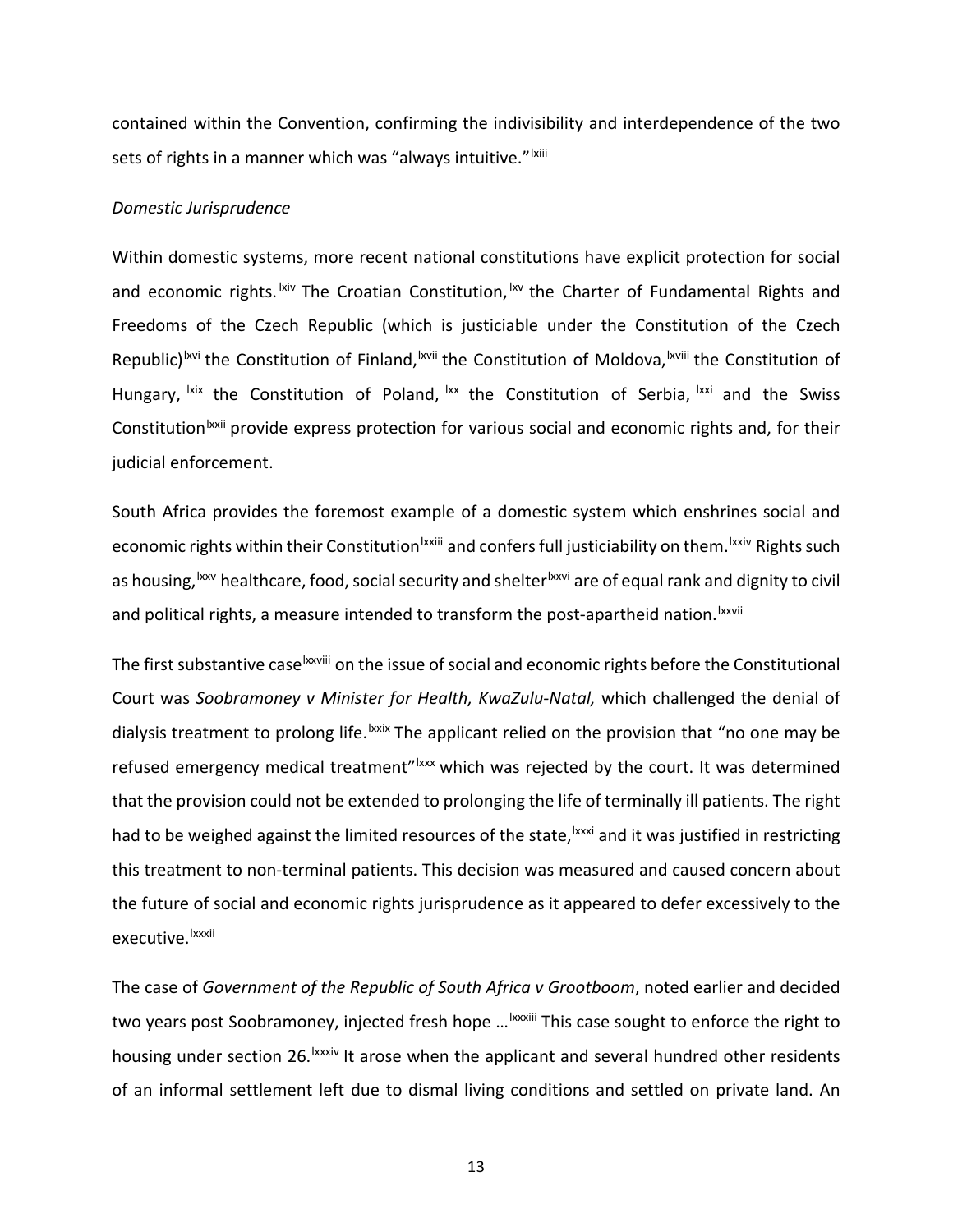eviction order was granted by the court and during its enforcement the temporary shelters and possessions of the applicants were destroyed forcing them to return to the informal settlement. The High Court found that the Constitution did not confer an enforceable individual right to a minimum entitlement to temporary shelter but found that where parents were unable to provide basic shelter, section 28 imposed an obligation on the state to provide "tents, portable latrines and a regular supply of water", Ixxx[v](#page-5-6) and made declaratory orders in that regard, requiring the children.<sup>Ixxxvi</sup> respondents to provide within three months temporary accommodation particularly for the

In upholding the decision, the Constitutional Court found that the state was in breach of section 26(2) as its housing plan failed to provide reasonable measures "to provide for relief for people who have no access to land, no roof over their heads, and who are living in intolerable conditions or crisis situations", xxxvii and that "it is essential that a reasonable part of the national housing budget be devoted to the homeless". <sup>Ixxxv[i](#page-5-7)ii</sup> However it merely granted declaratory orders and did not assert what measures would satisfy this reasonableness test.

The limits of enforceability for social and economic rights remained in question following this judgment,<sup>Ixxxix</sup> however its paramount significance is in confirming that they contain both benefits.<sup>xciii</sup> negative and positive dimensions and obligations. In the negative, cases such as *Jaftha v Schoeman & Ors*, [xc](#page-5-9) *City of Johannesburg v Rand Properties Ltd*, [xci](#page-5-10) and *Abahlali BaseMjondolo Movement SA and Ors v Premiere of the Province of Kwazulu and Others*[xcii](#page-5-11) all involving evictions where the courts, while not placing a positive duty to provide for housing, struck down legislation and procedures which allowed for arguably arbitrary eviction. This approach has not been confined to cases of housing, and in *Khosa v Minister for Social Development* the court found unconstitutional the exclusion of permanent residents from receiving certain social assistance

While the court in *Grootboom* did not elaborate on the specifics of the positive obligations it did confirm that the Constitution placed such a duty on the state to ameliorate the lamentable living conditions<sup>xciv</sup> and the court reserves the ability to enforce such by virtue of mandatory orders. These mandatory orders were granted in the High Court in the *Treatment Action Campaign*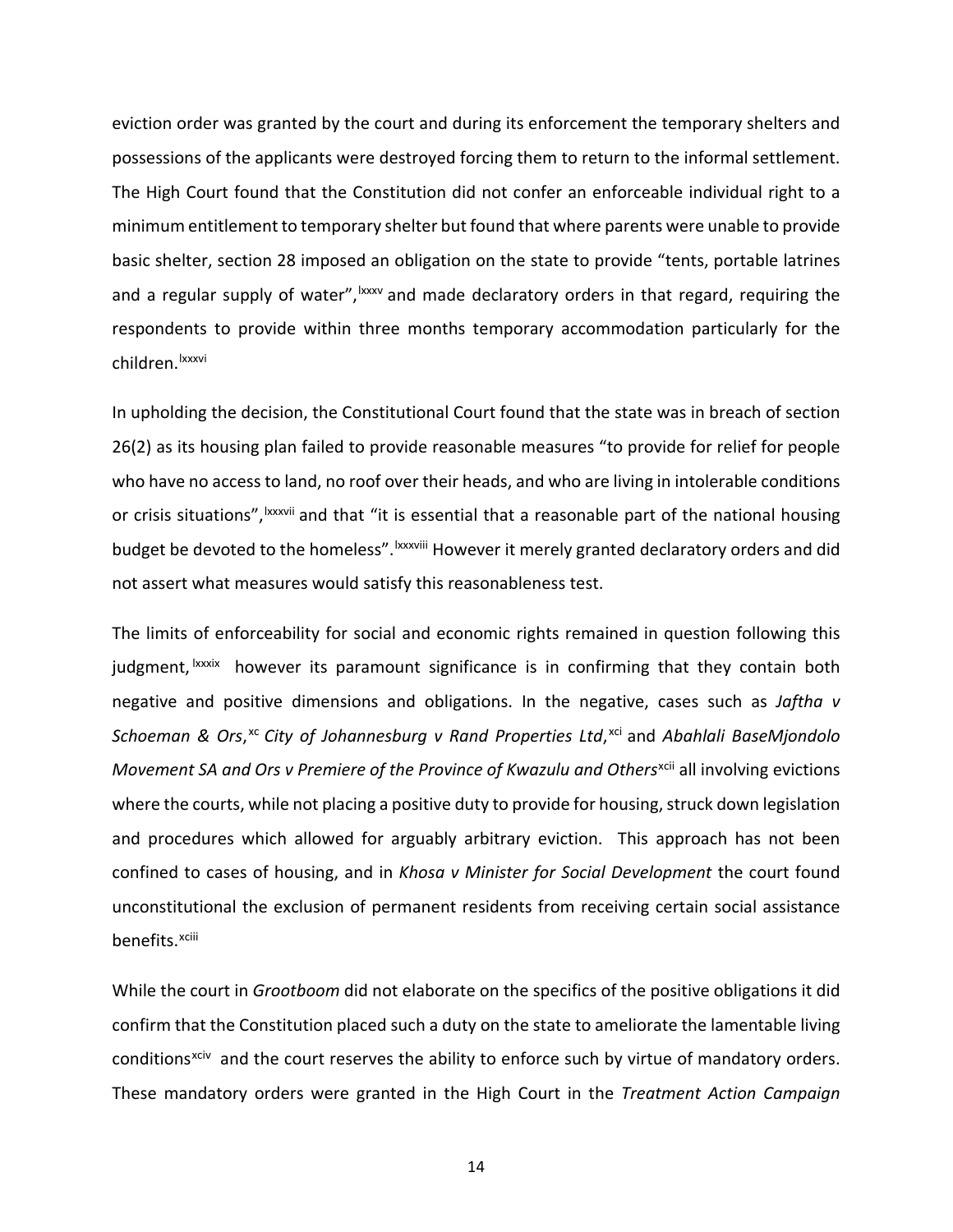case. <sup>[xcv](#page-5-13)</sup> This case challenged the policy restricting a drug called Nevirapine to certain pilot implementation.<sup>xcvii</sup> On appeal to the Constitutional Court, the ruling of the High Court was no t[i](#page-5-15)me frame for completion.<sup>xcviii</sup> areas.<sup>[xcvi](#page-5-14)</sup> In the first instance, the High Court ordered that the drug be made available to all infected mothers giving birth in state institutions and that the state develop a comprehensive plan, and report back to the court within three months in relation to its development and upheld in that it affirmed the state's duty to remove restrictions. However in terms of the obligation to develop and implement the plan, the court preferred to grant declaratory relief with

This deference can be seen in the *Mazibuko* case , which involved a challenge to the introduction of pre-pay water meters in the poverty stricken area of Soweto.<sup>[xcix](#page-5-16)</sup> The applicants argued that this was a brea[c](#page-5-17)h of their constitutional rights to adequate access to water.<sup>c</sup> In the High Court, Justice Tsoka held that the installation of the pre-paid water meters constituted a violation of the right to water in that, "To deny the applicants a right to water is to deny them the right to lead a dignified human existence".<sup>[ci](#page-5-18)</sup> The case was subsequently appealed to the Supreme Court of Appeal. It upheld the order of the High Court, stating that the city had no authority to install prepaid meters and, *a fortiori*, that the discontinuance of water when the free limit had been reached was unlawful.<sup>[cii](#page-5-19)</sup>

The case was appealed once more to the Constitutional Court, which overturned the previous orders issued by the High Court and the Supreme Court of Appeal.<sup>[ciii](#page-5-20)</sup> It determined that the installation of meters did not breach any rights and it further refused to declare what amount of water was a sufficient daily allowance.<sup>[civ](#page-5-21)</sup>

The position in South Africa evidences that social and economic rights can be textually placed within the constitution but this approach does not mean that they will be upheld in every case. Rather they will be subject to the same balancing act and tests applied to all other rights, and of particular note is that the availability of resources is a paramount concern to the court.

In contrast, India has been the most assiduous in reading social and economic rights into their constitution through an expansive interpretation of the right to life. A pivotal moment in this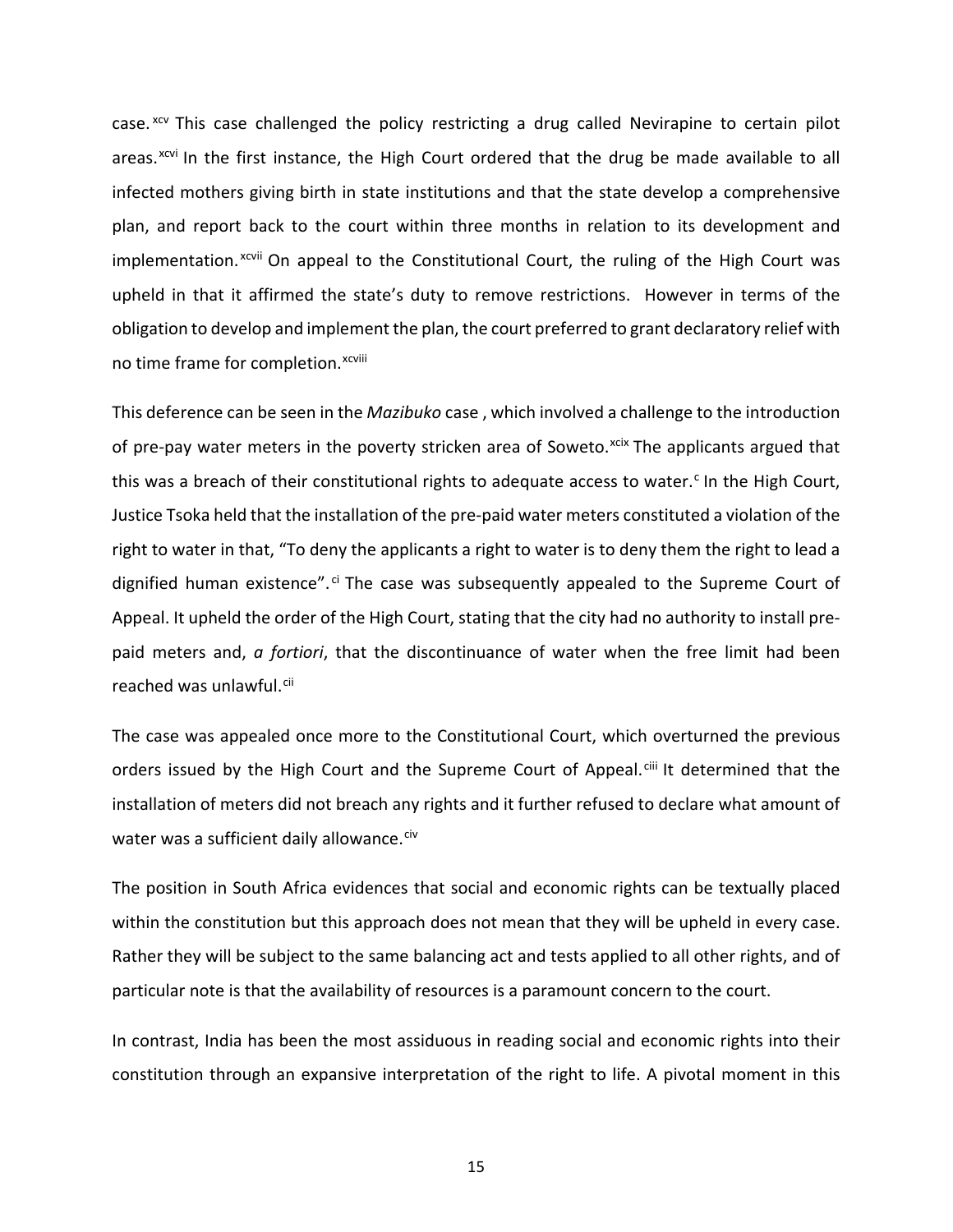regard came when it expanded Article 21 to make their Directive Principles of State Policy justiciable, and thus initiated the era of social and economic rights jurisprudence in India. $\alpha$ 

The first case to test the position of social and economic rights in the Indian Constitution came in *Olga Tellis v Bombay* where issues involving housing and shelter were laid before the court.<sup>[cvi](#page-5-23)</sup> This public interest litigation was brought on behalf of pavement dwellers against eviction, without notice or compensation, to the outskirts of the city. They argued that this eviction deprived them of their livelihood, and that this displacement from their source of income would infringe their right to life under Article 21 of the Constitution. Chief Justice Chandrachud observed that it would be "sheer pedantry to exclude the right to livelihood from the content of the right to life".<sup>[cvii](#page-5-24)</sup>

In *Shantistar Builders v Narayan Khimalal Totame* the court further entrenched its position observing that the right to food, clothing and reasonable accommodation were encompassed under the r[i](#page-5-25)ght to life, <sup>cviii</sup> interpreting it as being a right to live with dignity, and to flourish intellectually and materially.<sup>[cix](#page-5-26)</sup> The theme of protecting poverty stricken and vulnerable sections ofsociety in housing issues continued in *Chameli Singh v State of Uttar Pradesh*[cx](#page-6-0) where the court upheld a policy which infringed on the rights of the privileged for the benefit of the marginalized.<sup>[cxi](#page-6-1)</sup>

The court's activism continued in expanding the parameters of the right to life in order to guarantee the right to health. In *Consumer Education and Research Centre v Union of India*, the court held that the right to health and medical care was an integral part of the right to life.<sup>[cxii](#page-6-2)</sup> This certain standards of good health.<sup>cxiii</sup> ruling established the foundations of a positive obligation on the part of the state to ensure

In *Parmanand Katara v Union of India* the court addressed the issue of emergency medical care as an iteration of the right to life.<sup>[cxiv](#page-6-3)</sup> Here it ordered that legal impediments which prevented hospitals treating medico-legal cases be removed following the death of a man who had been refused hospitalization on this basis. The court further ordered that its decision be publicized thereby creating a general awareness of the state's responsibility to provide emergency medical care.[cxv](#page-6-4) In *Paschim Banga Khet Mazdoor Samity v State of West Bengal*, the court reiterated the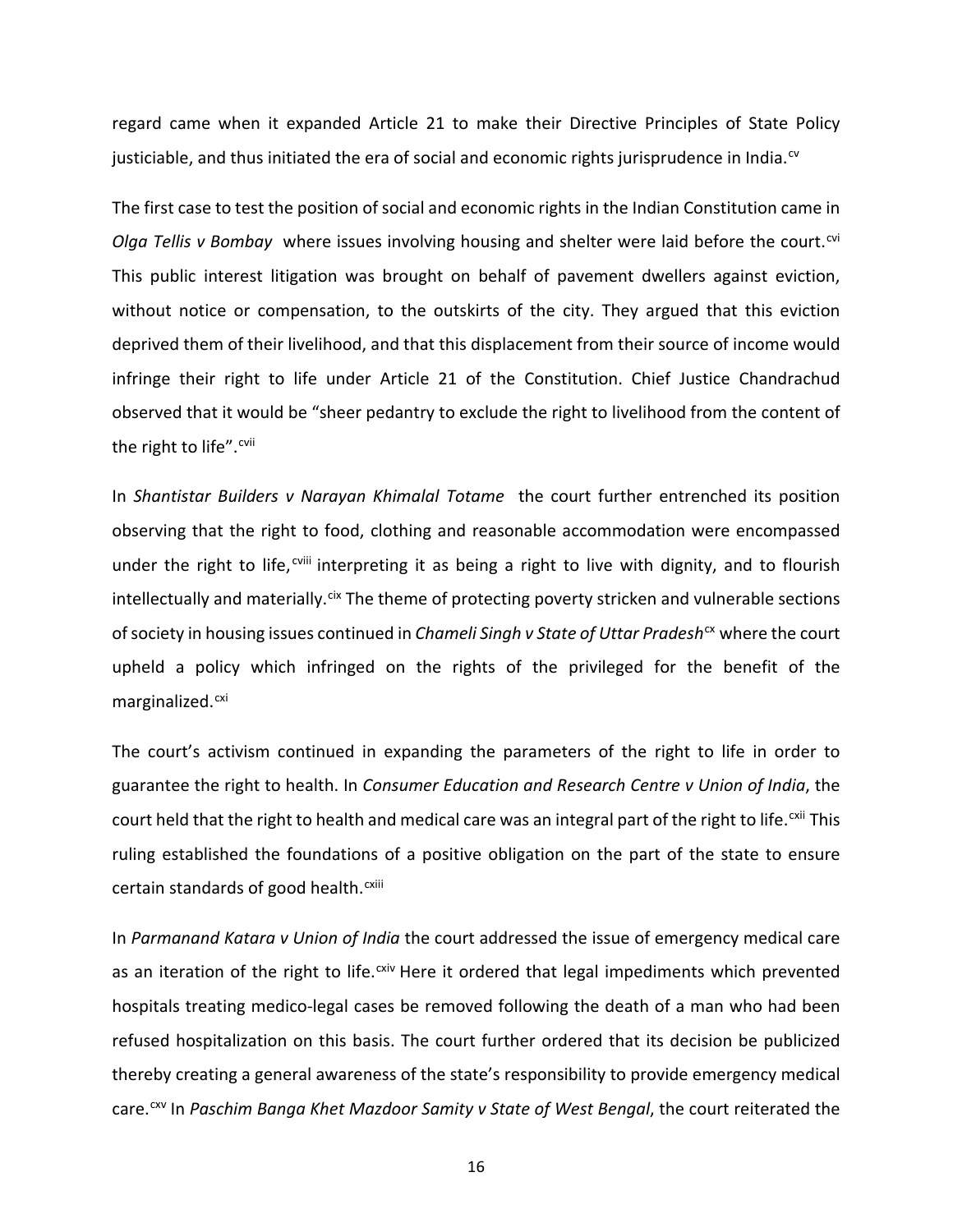duty to provide emergency medical care as an integral part of the preservation of life.<sup>[cxvi](#page-6-5)</sup> prov[i](#page-6-6)ded to ensure the preservation of life in emergency medical situations.<sup>cxvii</sup> Undeterred by the significant cost implications, it ordered that equipment and facilities be

However, resource implications have been considered by the court and accepted as a legitimate reason to restrict access in certain limited circumstances. When faced with the question of whether a reduction in the entitlement to be reimbursed for medical expenses breached Article 21, the court accepted the state's contention that such was necessary in light of financial constraints.<sup>cxviii</sup> [A](#page-6-7)rguably this outcome may have differed if the benefit was entirely removed rather than reduced as medical care must be affordable so as to be within the reach of all.<sup>[cxix](#page-6-8)</sup>

The case of *Laxmi Mandal v Deen Dayal Harinagar Hospital & Ors* expands again on the *Paschim* Banga judgment.<sup>[cxx](#page-6-9)</sup> The case, brought on behalf of a woman who had died as a result of carrying healthcare have arrived before the court.<sup>cxxii</sup> Notably, the court's initial activism in this area has a dead foetus in her womb, was the first case worldwide to recognize preventable maternal mortality as a human rights violation. CXXi She had been refused access to emergency maternal care as her husband was unable to show a valid ration card, to which he was entitled. The court found that there had been a systematic failure on the part of the state. Declaring that it was the responsibility of the state to ensure valid ration cards were circulated the court ordered an overhaul of the system. This included requiring the state to actively seek out those in need of ration cards. Moreover, it mandated the establishment of monitoring systems to ensure that its orders were being fully implemented. Since this judgment, a plethora of cases involving maternal not diminished and in 2010, on its own motion, brought a case against the Union of India following reports of a destitute woman who died several days after giving birth on the street.<sup>cxxiii</sup> After a preliminary hearing, the court ordered the Government of Delhi to open five homes exclusively for pregnant or lactating destitute women, establish a helpline to promote the homes, make food and medical care available 24 hours per day in the shelters, disseminate information about the shelters, host awareness camps, mobilize medical unitsto bring women to the shelters, and to involve NGOs. The state took issue with the expansive nature of the orders and filed objections to this effect. Nevertheless, and pending final determination of the appeals process,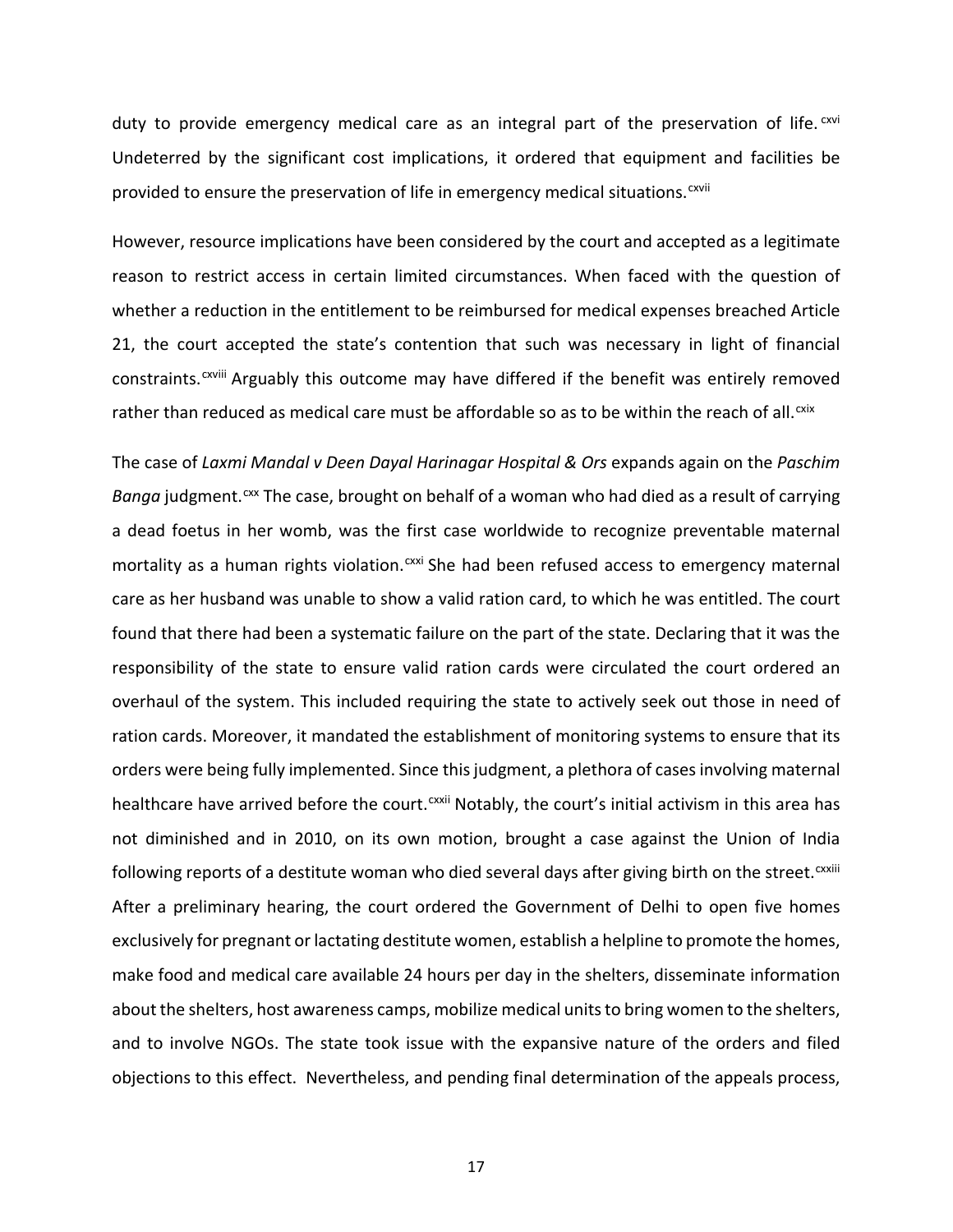they were ordered to implement immediately two of the shelters with food and medical care. In 2013, the conditions of those shelters were brought before the court following the death of a baby. CXXIV [F](#page-6-11)ollowing a thorough inspection of the facility, and a finding of unsatisfactory ante-natal check-ups, supplemental nutrition, and adequate hot water and heating in winter.  $c^{xxvi}$ conditions,  $cxxv$  the court ordered several remedial measures, including: a dedicated space for

These extensive measures in relation to emergency medical care and maternity care are not without precedent. The ongoing public interest litigation in *People's Union for Civil Liberties* is a stark illustration of the dramatic measures taken to protect social and economic rights.<sup>CXXVII</sup> This case, instigated in 2001, initially sought an order on behalf of those dying from starvation in the state of Rajasthan to compel the government to release food stocks. The underlying principle that this case establishes is that the right to food is intrinsically linked with the right to life as protected by the Constitution. The litigation continues, and a plethora of orders have issued (and continue to issue) from the Supreme Court. The court has made orders in relation to grain allocation, implementing a midday meal scheme in schools, ration cards those living below the poverty line and directions for the operation of ration shops. In addition, orders have issued for a price-setting mechanisms for grain, and for grain allocation in the 'work for food' scheme to be doubled and financial assistance for these schemes to be increased.

This activism has been criticized by those who argue that the court is pursuing its own political agenda, acting outside of its mandate and breaching the separation of powers. Equally the efficacy of its orders have been scrutinized, and in many instances, found wanting. However, in a system rife with corruption, it has had an impact on ensuring, at least in part, that these directive principles are followed in implementing law and policy.

Providing somewhat of a midway point between South Africa and India is Canada. The main instrument protecting human rights is the Charter of Rights and Freedoms 1982, CXXVIII which incorporates seven classes of rights and freedoms. CXXIX There is no e[x](#page-6-13)plicit provision for social and economic rights. However, sections 73, guaranteeing equality, and 15, ensuring life, liberty and security of the person, CXXX have been interpreted as encompassing social and economic rights, a possibility apparent from the earliest cases.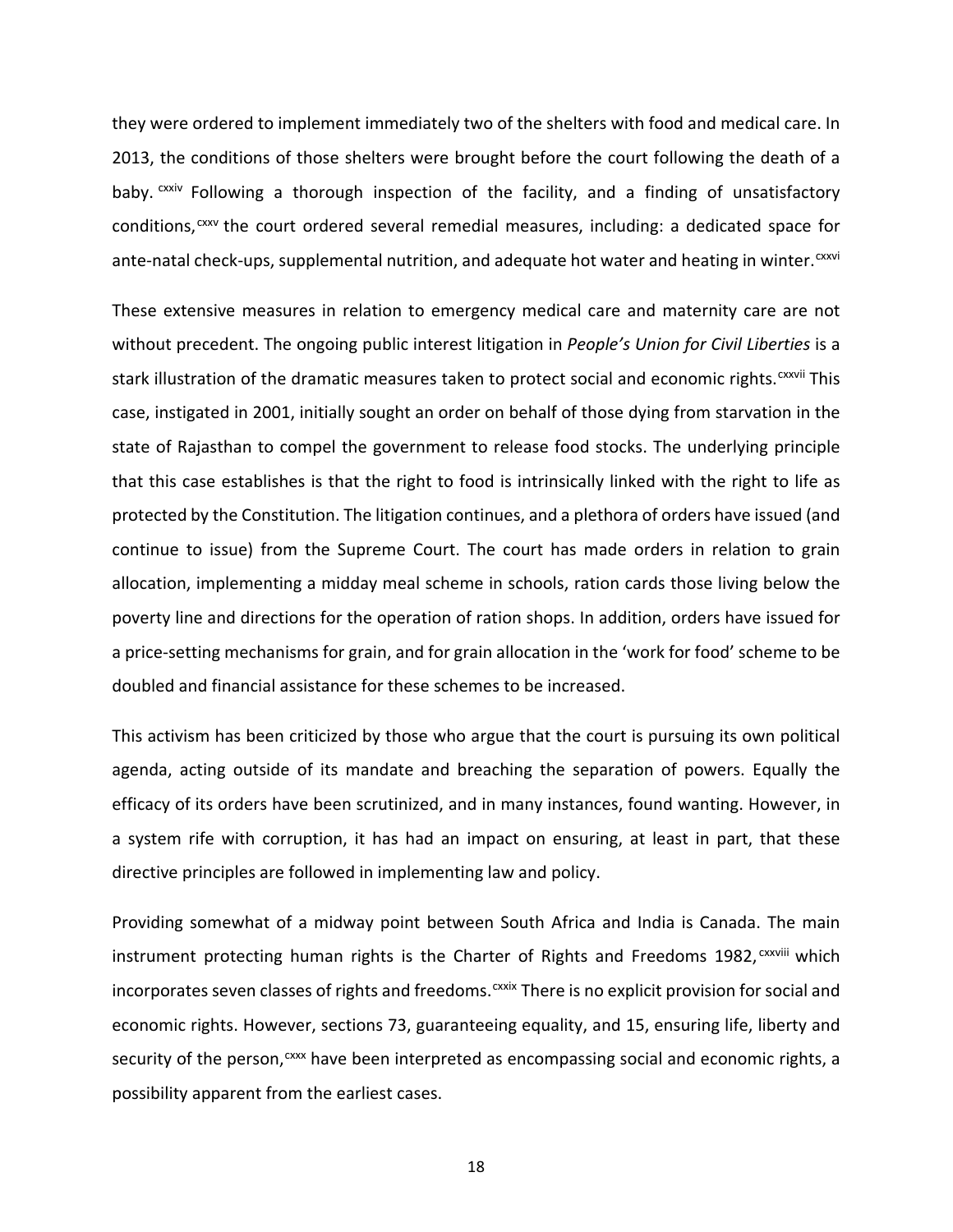One of the defining cases for social and economic rights in Canada was *Victoria City v Adams,* which challenged the constitutionality of a bye-law enacted to prohibit temporary shelters in a public park.<sup>cxxxi</sup> In seeking to enforce the prohibition and remove the temporary structures which homeless shelters in the city. CXXXII Ross J, holding that sleep and shelter were necessary without po[s](#page-6-15)itive action from the state, CXXXIII struck down the legislation as a breach of s 7 of the had been erected by homeless people, the city argued that this was a justified measure to prevent damage. Evidence was adduced as to the overcrowding and lack of availability in preconditions to life, and rejecting the contention that Charter rights could not be engaged Charter.

While this judgment does not impose positive obligations on the state to provide for adequate shelter, it does impose negative obligations.<sup>cxxxiv</sup> The court did not order the provision of more spaces in homeless shelters, nor did it require that the park dwellers be housed in public housing. Rather, where these were not available, the state could not arbitrarily remove the temporary structures, which were deemed to be essential to life. Early cases involving applications to have the state fund healthcare under s 7 of the Charter were unsuccessful, with the court holding that the pro[v](#page-7-0)ision did not include a guarantee to *enhance* life, liberty or security of the person.<sup>cxxxv</sup> restrictions on ther[a](#page-7-1)peutic abortions were regarded as unconstitutional,<sup>cxxxvi</sup> as was the denial of sign language support in medical care, as it impeded access and resulted in inferior care.<sup>cxxxvii</sup> However, restrictions on access to healthcare were struck down. For example, criminal

The case of *PHS Community Services v Canada*, known as "*The Insite Case"* and decided by the Supreme Court in September 2011, has served to entrench the status of social and economic r[i](#page-7-2)ghts within the Charter. CXXXVIII The case related to a drug consumption room, established as a facility.<sup>cxxxix</sup> harm reduction mechanism due to an endemic addiction problem in the city. It operated under an exemption to the criminal law for an initial three years, extended by fifteen months. Following a change in government, plans were announced to discontinue the exemption and close the

*Insite* brought a claim to the British Columbia Supreme Court, claiming that the state would be in breach of s 7 of the Charter if the exemption was terminated and the facility closed.  $\alpha$  The court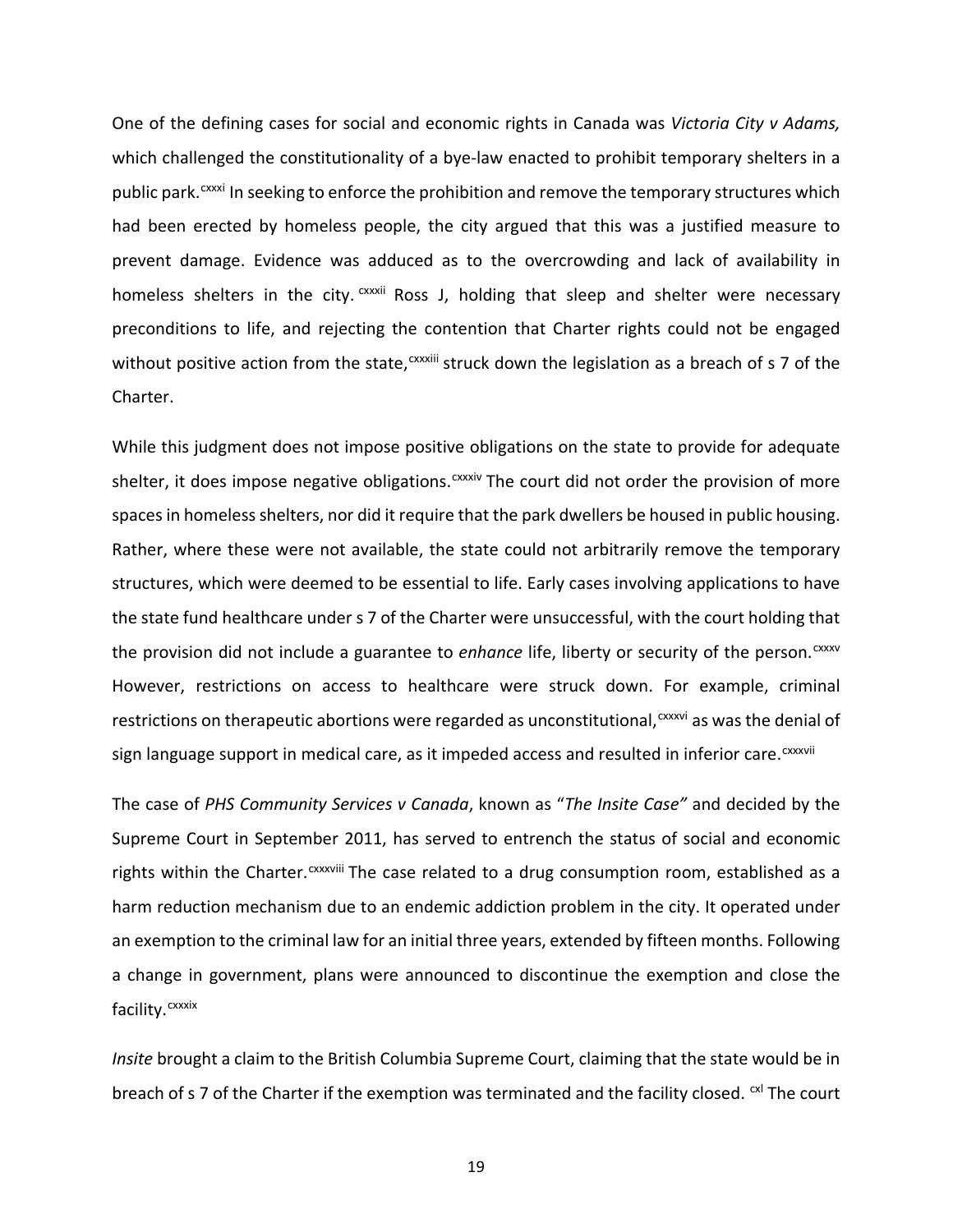found that, as the staff managed and prevented the spread of disease and provided services which amounted to healthcare,<sup>[cxli](#page-7-4)</sup> the withdrawal of the exemption by the state would prevent life. <sup>cxlii</sup> [O](#page-7-5)n final appeal to the Canadian Supreme Court, it was unanimously held that the removal person [i](#page-7-6)s made out."<sup>cxliii</sup> access to healthcare and therefore engage the right to life and s 7. The Court of Appeal upheld the ruling, determining that the right to life was engaged, as the service prevented death by overdose, and, further, that the injection of drugs without medical supervision posed a risk to of the exemption would breach Charter rights. McLachlin CJ stated that, "where the law creates a risk to health by preventing access to health care, a deprivation of the right to security of the

The Canadian courts have not, to date, declared positive obligations in respect of social and economic rights, although such an outcome is possible. In *Gosselin v Quebec*, McLachlin J felt that the Charter should be allowed to develop incrementally and that its content should not be constricted by pre[v](#page-7-7)ious cases,<sup>cxliv</sup> and, in *Insite*, the language used by the court is indicative of inadequate housing and increased homelessness.<sup>cxlvi</sup> In essence, it was asking the court to future possibilities.  $\alpha$ <sup>lv</sup> However, a more recent attempt to impose positive obligations was rejected without hearing. The case of *Tanudjaja v Canada* was brought by a group of housing activists alleging that legislative and policy changes taken by the Ontario government resulted in determine whether ss 7 and 15 of the Charter carried a positive obligation to be housed. The petition wasinitially rejected and the Court of Appeal upheld this determination, asthe challenge did not point to a specific piece of offending law, but rather to a complex matrix of policies. As the majority agreed with the lower court's decision, it did not enter into further discussion of whether or not positive obligations *could* be placed on the state on the issue of homelessness. In her dissenting judgment, however, Feldman J opined that it was too early to decide whether or not this case contained circumstances which would merit the court imposing positive obligations, advocating strongly for the case to be heard. $c$ xlvii Leave to appeal to the Supreme Court in this case was rejected in 2015. Despite this, as Canada has shown, it is possible to protect social and economic rights adequately without imposing excessively burdensome positive obligations.

# **Conclusion**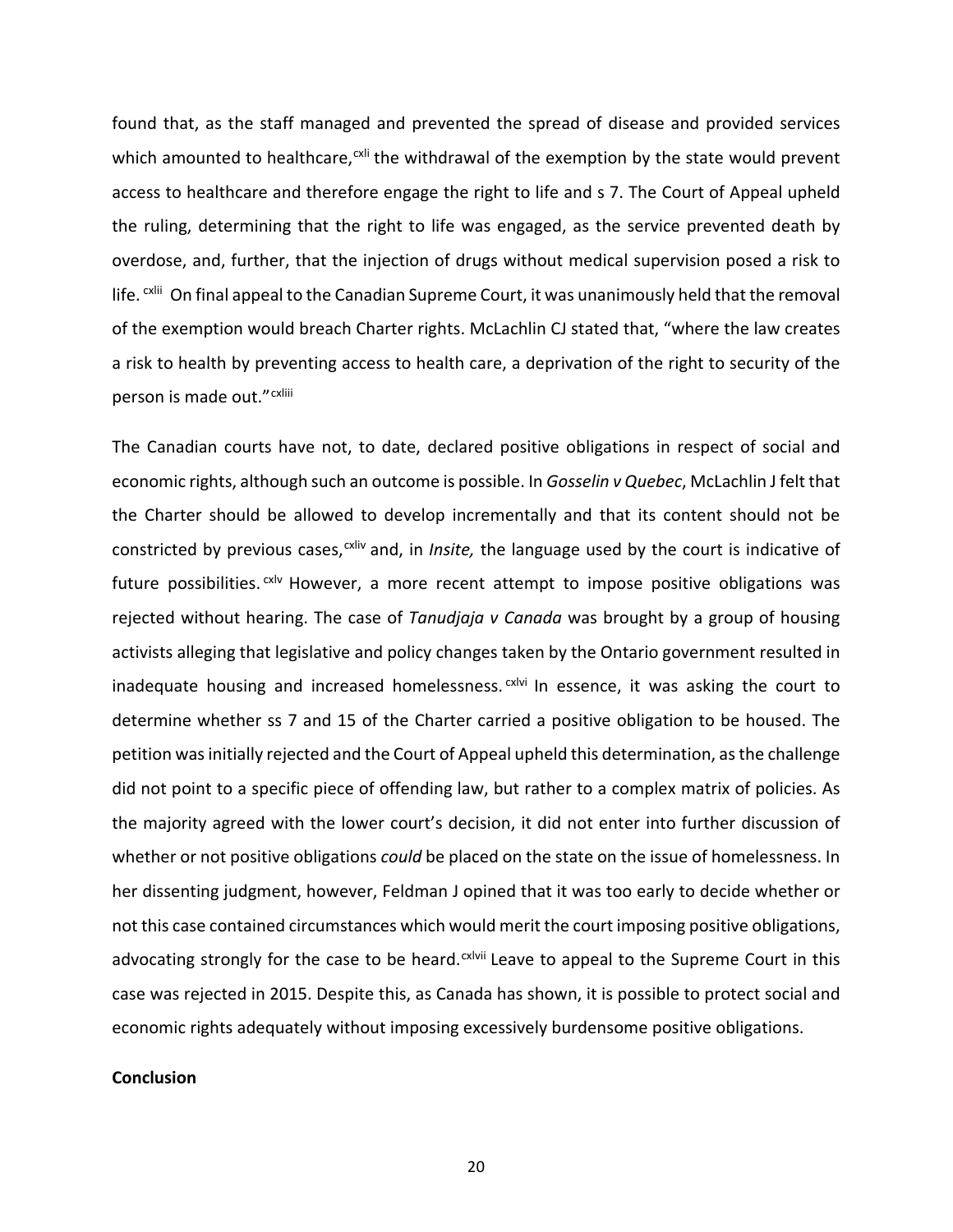As social and economic rights continue to struggle for equivalent protection it has become clear that judicial intervention is a necessary step in the approximation of rights. Without this oversight or enforcement they remain overlooked, neglected and at worst denied by governments. As evidenced by the jurisprudence, justiciability enhances accountability which in turn makes a significant difference to the protection and vindication of these most fundamental of human rights.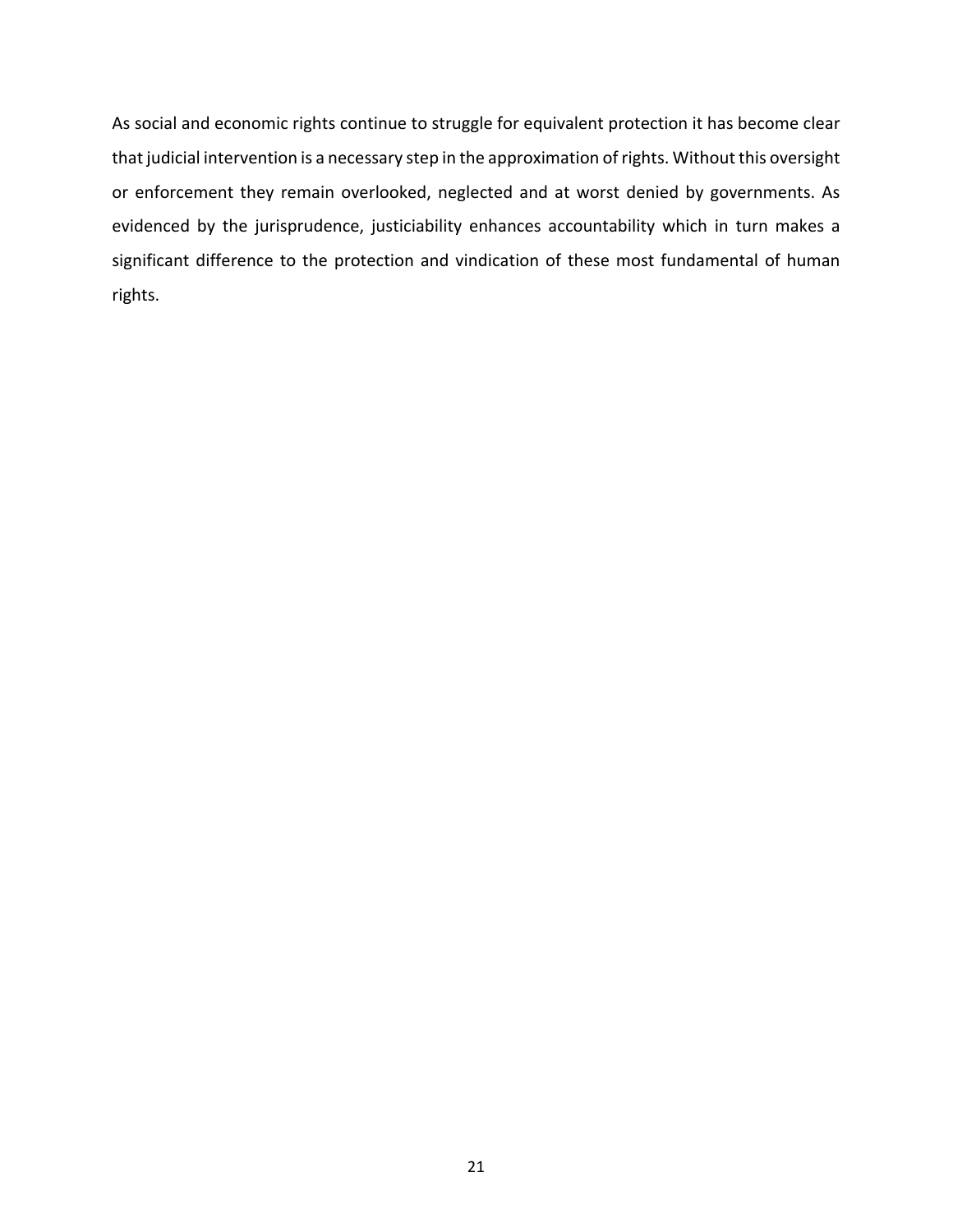vi 999 UNTS 171 and 1057 UNTS 407 / [1980] ATS 23 /6 ILM 368 (1967), adopted on 16 December 1966 and entered into force on 23 March 1976.

vii 993 UNTS 3 / [1976] ATS 5 / 6 ILM 360 (1967), adopted on 16 December 1966 and entered into force on 3 January 1976.

viii Daniel J Whelan and Jack Donnelly, 'The West, Economic and Social Rights, and the Global Human Rights Regime: Setting the Record Straight' *Human Rights Quarterly* 29, 908, 2007, p 931.

<sup>ix</sup> ICESCR Part II Article 2.1.

 $\overline{a}$ 

<sup>x</sup> Henry Steiner, Ryan Goodman and Philip Alston, *International Human Rights Law in Context: Law Politics Morals*, Oxford: 3rd Ed, Oxford University Press 2007 p284.

<sup>xi</sup> In contrast to the ICESCR, the ICCPR contained within its first optional protocol (999 UNTS 171 adopted on 16 December 1966 and entered into force on 23 March 1976) an individual complaints mechanism to the Human Rights Committee.

xii Catarina de Albuquerque, 'Chronicle of an Announced Birth: The Coming into Life of the Optional Protocol to the International Covenant on Economic Social and Cultural Rights – The Missing Piece of the International Bill of Human Rights' *Human Rights Quarterly* 32, 2010 p 144.

xiii See Article 2(3)

<sup>xiv</sup> Maastrict Guidelines on Violations of Economic, Social and Cultural Rights, 26 January 1997 [6].

<sup>XV</sup> ECOSOC Resolution 1985/17 of 28<sup>th</sup> May 1985

xvi Maastricht Guidelines on Violations of Economic, Social and Cultural Rights, Maastricht, January 22-26 1997.

xvii UN Doc E/C.12/2007/1.

xviii Limburg Principles on the Implementation of the ICESCR UN Doc E/CN4/1987/17, Annex, [21].

xix Sandra Liebenberg, *Socio-Economic Rights Adjudication under a Transformative Constitution* Claremont: Juta, 2010 p 190.

xx General Comment 19 [42]

xxi Colm O'Cinneide, 'Austerity and the Faded Dream of a Social Europe' in Aoife Nolan (ed) *Economic Social and Cultural Rights after the Global Financial Crisis* Cambridge: Cambridge University Press, 2014 p 21.

<sup>xxii</sup> Mesenbet Assefa, 'Defining Minimum Core Conundrums in International Human Rights Law and Lessons from the Constitutional Court of South Africa' *Mekelle University Law Journal* 1, 48, 2010 p 50.

xxiii General Comment No. 3 [10].

xxiv General Comment No. 15 [44].

xxv General Comment No. 3 [10].

xxvi Katharine G Young, 'The Minimum Core of Social and Economic Rights: A Concept in Search of Content' *Yale Journal of International Law* 33, 113, 2008.

xxvii Ibid 126.

xxviii General Comment No. [10].

xxix E.g in *Khosa v Minister of Social Development* 2004 (6) SA 505 (CC) the South African Constitutional Court emphasized the connection between dignity and social assistance; *Social and Economic Rights Action Centre v Nigeria*, Comm No 155/96 2001-2002 The African Commission held that the right to food is inseparably linked to dignity.

<sup>&</sup>lt;sup>i</sup> United Nations, Charter of the United Nations, 24 October 1945 1 UNTSXVI.

<sup>&</sup>lt;sup>ii</sup> Primarily due to pressure from the Western dominated Commission UN Doc A2929 (1955) 7.

iii Samuel Moyn, *The Last Utopia* New York: Harvard University Press, 2012.

iv Steven Jensen, *The Making of International Human Rights Law: The 1960's, Decolonization and the Reconstruction of Global Values* Cambridge: Cambridge University Press 2017.

<sup>&</sup>lt;sup>v</sup> Vienna Declaration, 1993 second World Conference on Human Rights [5].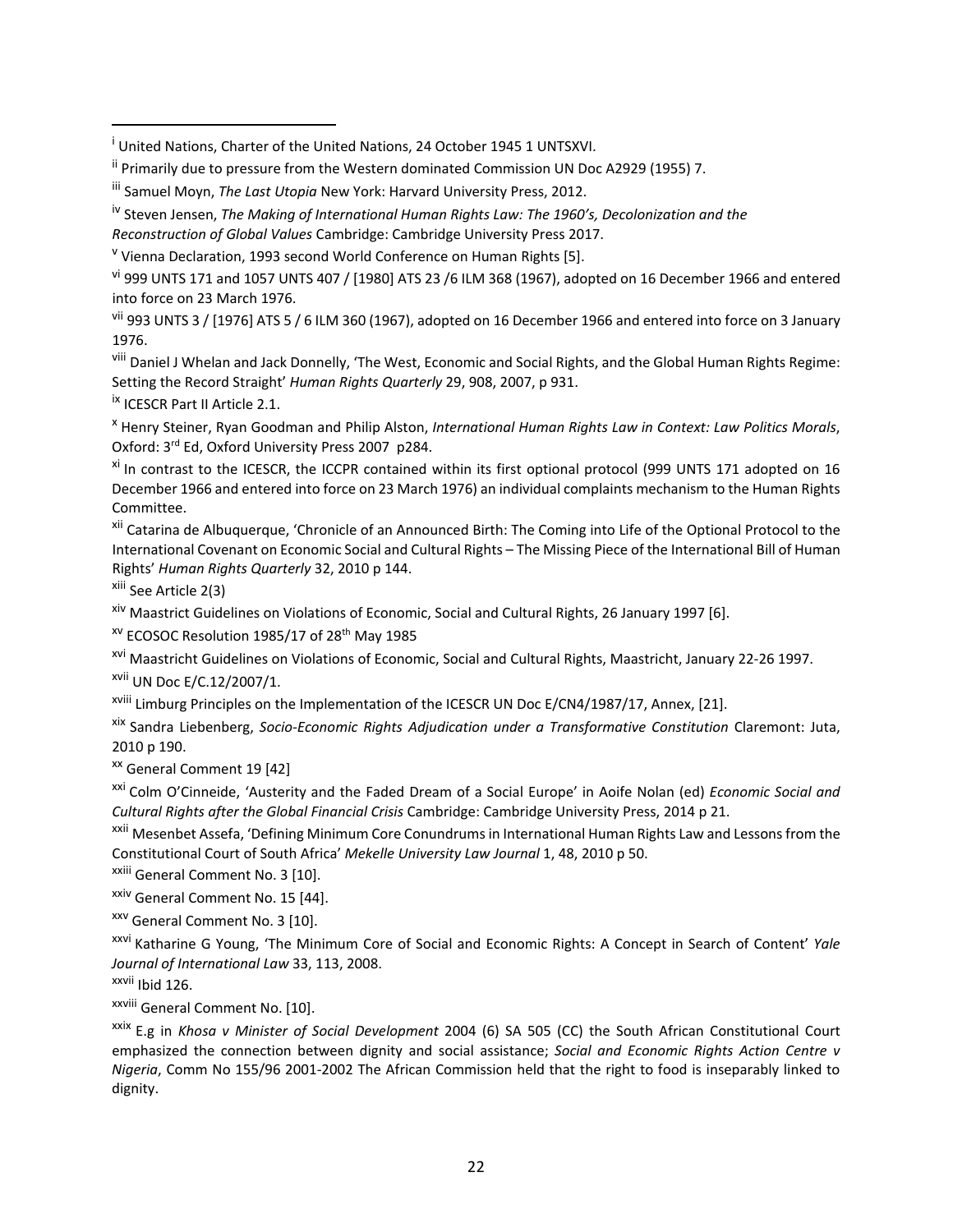xxx Oscar Schachter, 'Human Dignity as a Normative Concept' *American Journal of International Law* 77, 1983 p 848.

xxxi For a full analysis of these see Claire-Michelle Smyth, Social and Economic Rights in a Post Neo-Liberal Society in Claire Michelle Smyth and Richard Lang (eds) *The Future of Human Rights in the UK* Cambridge: Cambridge Scholars Publishing, 2017.

xxxii Lon Fuller, 'The Forms and Limits of Adjudication' *Harvard Law Review* 92, 1978 p 353; JWF Allison 'Fuller's Analysis of Polycentric Disputes and the Limits of Adjudication' *Cambridge Law Journal* 53, 1994 p 367.

xxxiii Tara Melish, 'Introductory Note to the Optional Protocol to the International Covenant on Economic Social and Cultural Rights' *International Legal Materials* 48, 2009 p 256.

 $x$ <sup>xxxiv</sup> For an overview of the main arguments used in negotiations see Malcolm Langford, 'Closing the Gap? – An Introduction to the Optional Protocol to the International Covenant on Economic Social and Cultural Rights' *Nordic Journal of Human Rights*, 27, 1, 2009 pp 9-18.

xxxv UN Economic and Social Council, Report of First Session E/CN.4/2004/44 (Geneva 15 March 2004) 7; UN Economic and Social Council, Report of Fourth Session A/HRC/6/8 (Geneva 30 August 2007) 5.

xxxvi Resolution of the Human Rights Council 8/2 of 18 June 2008 adopted by the General Assembly under resolution A/RES/63/117 10 December 2008. For a detailed analysis of the background to the drafting of the optional protocol see Claire Mahon, 'Progress at the front: The Draft Optional Protocol to the International Covenant on Economic Social and Cultural Rights' *Human Rights Law Review* 8, 2008 p 617.

 $xxxvii$  Art 3(1) and (2).

xxxviii Art 5.

 $\overline{a}$ 

 $xxx$ ix Art 3(2)(b).

<sup>xl</sup> Claire-Michelle Smyth, 'The Optional Protocol to the International Covenant on Economic Social and Cultural Rights in Ireland; Will it make a difference?' *Socio Legal Studies Review* 2, 2013 1.

<sup>xli</sup> Article 8(4). Brian Griffey, 'The Reasonableness Test: Assessing Violations of State Obligations under the Optional Protocol to the International Covenant on Economic Social and Cultural Rights' *Human Rights Law Review* 11, 275, 2011, pp 291-304.

xlii Bruce Porter, 'The Reasonableness of Article 8(4) – Adjudicating Claimsfrom the Margin' *Nordic Journal of Human Rights*, 27, 1, 2009 pp39-40.

xliii Catarina de Albuquerque, 'Chronicle of an Announced Birth: The Coming into Life of the Optional Protocol to the International Covenant on Economic Social and Cultural Rights – The Missing Piece of the International Bill of Human Rights' Human Rights Quarterly 32, 144, 2010 p 177.

xliv *Airey v Ireland* [1979] 2 EHRR 305.

 $x$ <sup>lv</sup> [2005] ECHR 458.

xlvi [20014] ECHR 223.

 $x$ lvii App No 25446/06 (24 September 2009).

xlviii *Petrovic v Austria* App No 20458/92 (27 March 1998).

xlix *D v UK* (1997) 24 EHRR 423; *N v UK* App No 26565/05 (27 May 2008) *SJ v Belgium* [2015] ECHR 543; *Paposhvilli v Belgium* App No 41738/10 (13 December 2016).

 $\frac{1}{2016}$  ECHR 186.

li OEA/Ser.L./V.II.23, doc.21,rev.6 adopted by the Ninth International Conference of American States, Bogota, 1948. See Philip Alston and Ryan Goodman, *International Human Rights: The Successor to International Human Rights in Context* (Oxford University Press 2013) 978.

lii Article XI.

liii Article XII.

liv Article XV.

lv Article XVI.

<sup>lvi</sup> Organisation of American States (OAS), American Convention on Human Rights (Pact of San Jose) (Entered into force on 22 November 1969) OAS Treaty Series No 36.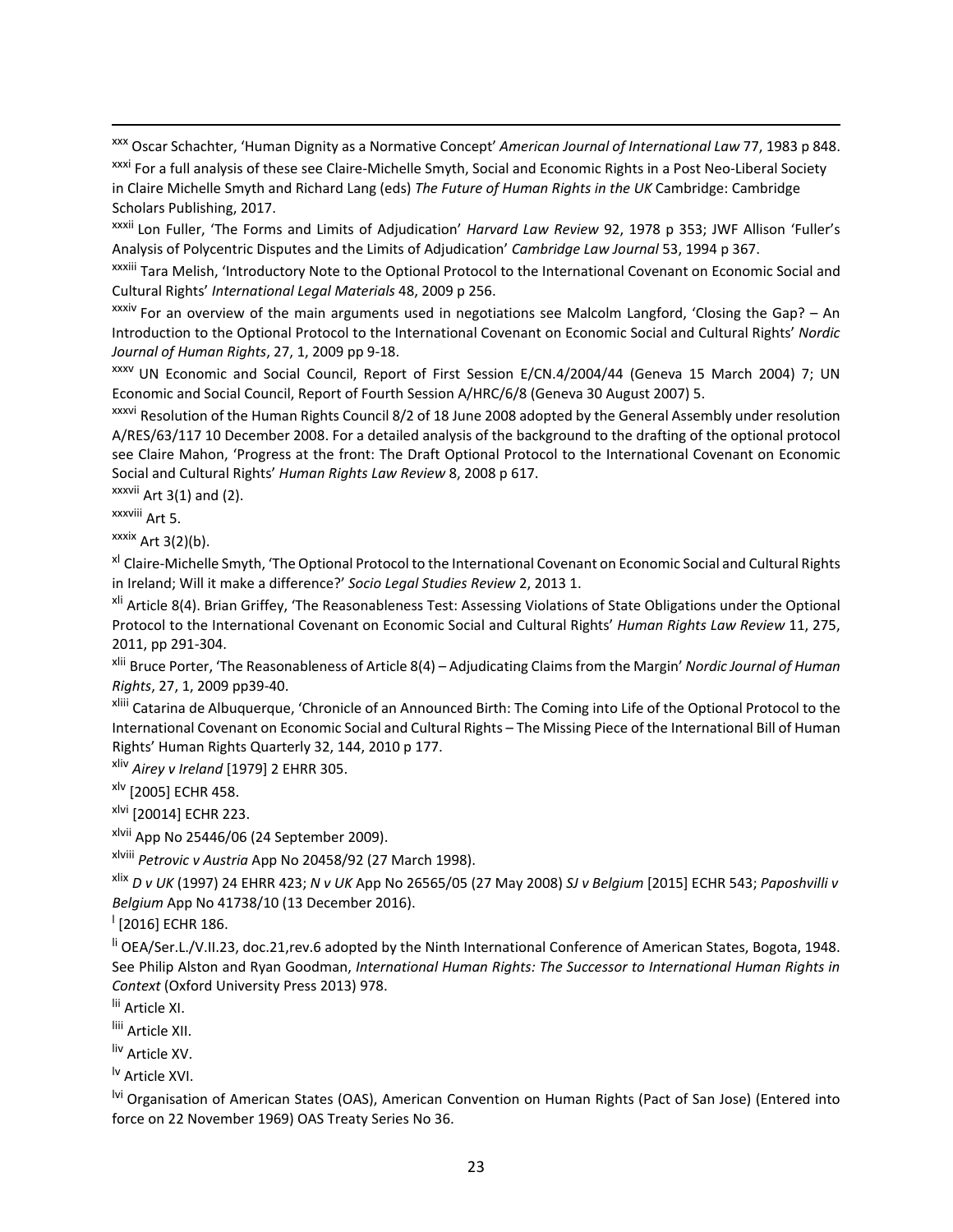lvii For a full discussion see Melish, *Protecting Economic Social and Cultural Rightsin the Inter American Human Rights System* (n 91).

lviii *Villagran Morales et al case*, Inter-Am Ct. H.R (ser C) No. 63 192 (19 November 1999).

lix Monica Feria Tinta, 'Justiciability of Economic, Social and Cultural Rights in the Inter-American System of Protection of Human Rights: Beyond Traditional Paradigms and Notions' *Human Rights Quarterly* 29, 431, 2007 p 446.

<sup>1x</sup> Organisation of American States (OAS), Additional Protocol to the American Convention on Human Rights in the Area of Economic Social and Cultural Rights (Protocol of San Salvador)(entered into force 16 November 1999) OAS Treaty Series No 69.

<sup>|xi</sup> Advisory Opinion on Juridical Condition and Human Rights of the Child, Int-Am Ct H.R., Series A: No 17 Advisory Opinion OC-17/2002 (28 August 2002).

lxii *Cesti Hurtado Case* Int-Am Ct H.R Series E (21 January 1997) the court ordered the provision of proper medical treatment for a detainee with heart disease and in the *Mendoza Prison Case* Int-Am Ct H.R Series E (22 November 2004) and *Febem' Prison Case* Int-Am Ct H.R Series E (30 November 2005) the court made orders in relation to overcrowding, sanitation and nutrition to ensure conditions for detainees and workers compatible with their dignity.

lxiii Colm O'Cinneide, 'The Constitutionalization of Social and Economic Rights' in Helena Alviar Garcia, Karl Klare and Lucy A Williams (eds), *Social and Economic Rights in Theory and in Practice: Critical Enquiries* (London: Routledge, 2014 p 268.

lxiv Identification of these provisions have been found through a search of world constitutions on [<www.constitution.org/cons/natlcons.htm>](http://www.constitution.org/cons/natlcons.htm) last accessed 18 June 2017.

<sup>Ixv</sup> Entered into force on 22 December 1990 and protects the right to social assistance (Article 58), the right to healthcare (Articles 59 and 70) and the right to education (Article 66).

<sup>lxvi</sup> Entered into force 1 January 1993 and protects the right to social assistance (Article 30), the right to health (Article 31) and the right to education (Article 33).

lxvii Entered into force 1 March 2000 and protects the right to social security and housing assistance (Section 19) and the right to education (Section 16).

lxviii Entered into force 29 July 1994 and protects the right to education (Article 35), the right of health security (Article 36), the right to live in a healthy environment (Article 37) and the right to social assistance to include food, clothing, shelter and medical care (Article 47).

lxix Entered into force 25 April 2011 and protects the right to education (Article XI), social security (Article XIX) the right to health (Article XX) and the right to decent housing conditions (Article XXII).

<sup>Ixx</sup> Entered into force 2 April 1997 and protects the right to health (Article 68).

lxxi Entered into force 8 November 2006 and protects the right to health (Article 68), the right to education (Article 71) and Social Protection (Article 69).

lxxii Entered into force 18 April 1999 and protects the right to social assistance (Article 12) and the right to basic education (Article 19).

lxxiii The Constitution of the Republic of South Africa 1996 approved by the Constitutional Court on 4 December 1996 and entered into force on 4 February 1997.

lxxiv For an in depth analysis of the debate on constitutionalising social and economic rights in the South African Constitution see Craig Scott and Patrick Macklem, 'Constitutional Ropes of Sand or Justiciable Guarantees? Social Rights in a New South African Constitution' *University of Pennsylvania Law Review* 141, 1992 pp1-148; Sandra Liebenberg, *Social and Economic Rights: Adjudication under a Transformative Constitution* Claremont: Juta, 2010  $lxxv$  S 26.

 $lxxvi$  S 27.

 $\overline{a}$ 

lxxvii Marius Pieterse, 'Beyond the Welfare State: Globalisation of Neo-Liberal Culture and the Constitutional Protection of Social and Economic Rights in South Africa' *Stellenbosch Law Review* 14, 3, 2003 p 9.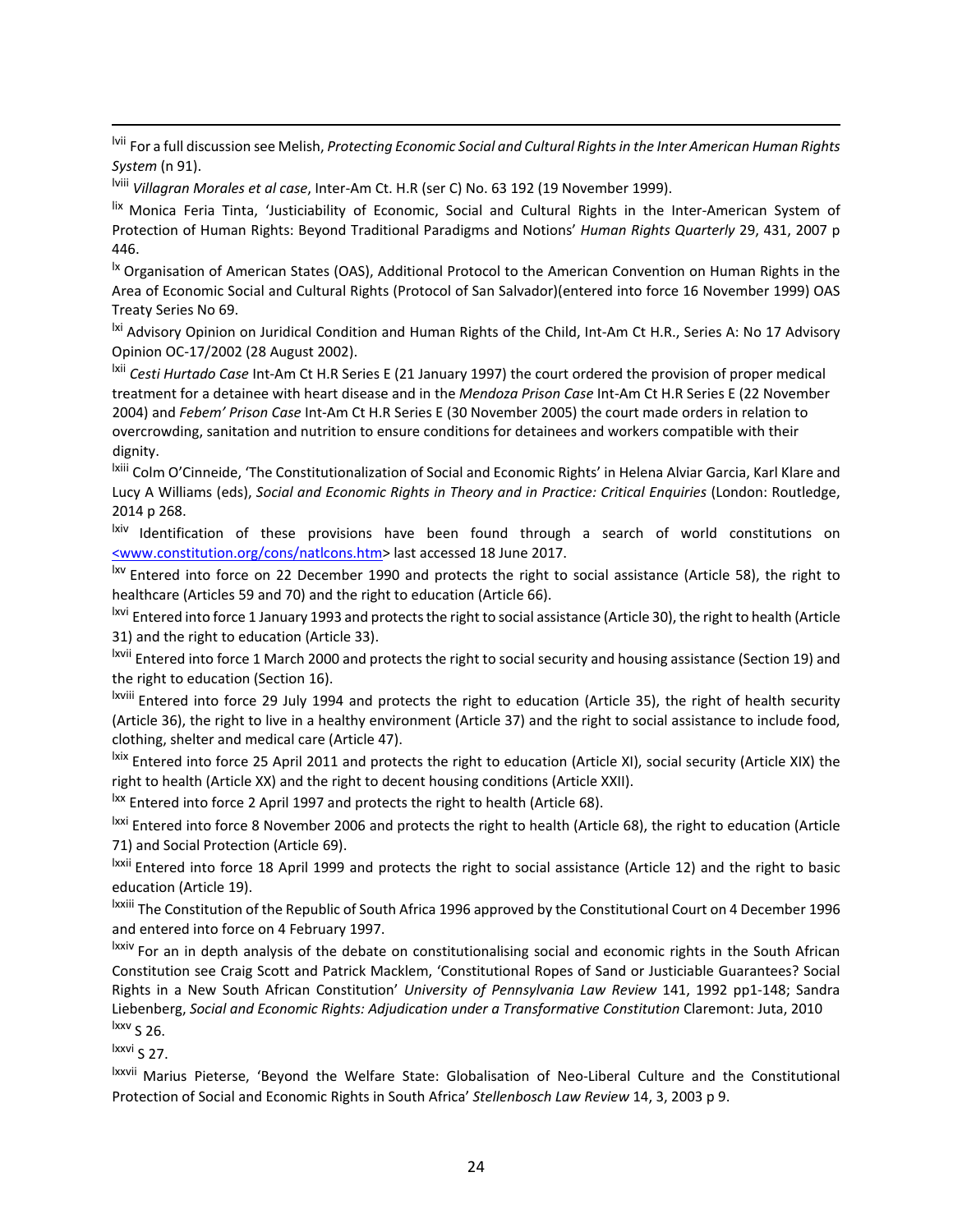lxxviii The first case *Re Certification of the Constitution of the Republic of South Africa* 1996 (4) SA 744 (C) found that the inclusion of social and economic rights in the Constitution did not breach the separation of powers and was Constitutional. See Jeremy Sarkin, 'The Drafting of South Africa's Final Constitution from a Human Rights Perspective' *American Journal of Comparative Law* 47, 1999 p 67.

lxxix 1997 (12) BCLR 1696 (CC).

 $\frac{lxxx}{s}$  S 27(3).

 $\overline{a}$ 

lxxxi This is expressly provided for in Section 27(2) which states 'the state must take reasonable legislative and other measures, within its available resources to achieve progressive realisation'.

lxxxii Eric C Christiansen, 'Adjudicating Non-Justiciable Rights: Socio-Economic Rights and the South African Constitution' *Columbia Human Rights Law Review* 38, 2770 p 321.

lxxxiii 2000 (11) BCLR 1169 (CC).

lxxxiv S 26(1) 'Everyone has the right to have access to adequate housing.'

S 26(2) 'The state must take reasonable legislative and other measures, within its available resources to achieve the progressive realization of this right.'

S 26(3) 'No one may be evicted from their home or have their home demolished without an order of the court made after considering all the relevant circumstances. No legislation may permit arbitrary evictions.'

lxxxv High Court Judgment of Davis J referred to in 2000 (11) BCLR 1169 (CC) [25-26].

lxxxvi For a full history of the case see Rosalind Dixon, 'Creating Dialogue about Socio-Economic Rights: Strong-Form verses Weak-Form Judicial Review Revisited' *International Journal of Constitutional Law* 5, 2007 p 391. lxxxvii 2000 (11) BCLR 1169 (CC) [99].

lxxxviii *Government of the Republic of South Africa v Grootboom* 2000 (11) BCLR 1169 (CC) [66].

lxxxix Marius Pieterse, 'Coming to Terms with Judicial Enforcement of Socio-Economic Rights' *South African Journal of Human Rights* 20,2004 p 383.

<sup>xc</sup> 2005(1) BCLR 78 (CC).

<sup>xci</sup> Unrep Case No 04/10330, 3 March 2006.

xcii 2010 (2) BCLR 99 (CC).

xciii 2004 (6) BCLR 569 (CC).

xciv 2000 (11) BCLR 1169 (CC) [93].

xcv *Treatment Action Campaign v Minister for Health and Others* 2002 (4) BCLR 356.

<sup>xcvi</sup> This drug dramatically reduces the infection of HIV to the child during childbirth. At this time South Africa was in the midst of a HIV epidemic and the manufacturers had agreed to freely provide the drug to the state for five years. xcvii 2002 (4) BCLR 356 [85-87].

xcviii *Minister of Health v Treatment Action Campaign (TAC)* (2002) 5 SA 721 (CC), 135.

xcix *Mazibuko & Ors v The City of Johannesburg & Ors* High Court of South Africa 30 April 2008, Case No. 06/13865.

 $c$  S 27(1)(b) states 'everyone has the right to have access to sufficient food and water'.

ci *Mazibuko* (n 121) [160].

cii 2009 8 BCLR 781.

ciii 2010 (4) SA 1.

 $C$ iv 2010 (4) SA 50.

cv The court had previously engaged the right to life to determine cases involving bail (*Maneka Ghandi v Union of India* AIR 1978 SC 597) and treatment in custody (*Mullin v Union Territory of Delhi* AIR 1981 SC 746).

cvi AIR 1986 SC 180.

cvii AIR 1986 SC 180, 194.

cviii (1990) 1 SCC 520.

cix Jessie Hohmann, *'*Mumbia; the Struggle forthe Right to Housing' *Yale Human Rights and Development Law Journal* 13, 2013 p135.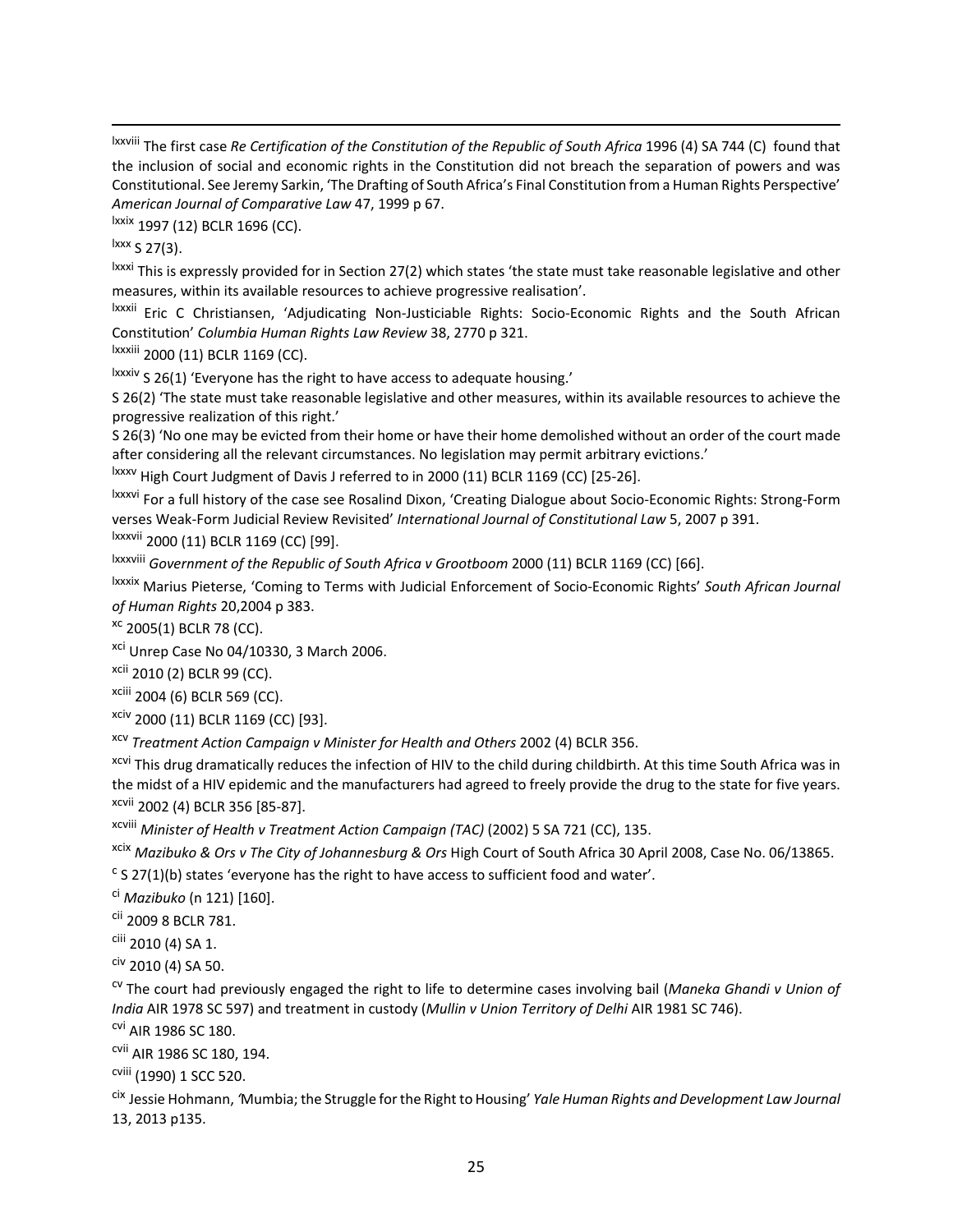$\alpha$  (1996) 2 SCC 549.

 $\overline{a}$ 

cxi Hohmann, *'*Mumbia; the Struggle for the Right to Housing' p 140.

cxii (1995) 3 SCC 42.

cxiii Shah Skeetal, 'Illuminating the Possible in the Developing World; Guaranteeing the Human Right to Health in India' *Vanderbilt Journal of Transnational Law* 32, 1999 p 435.

cxiv AIR 1989 SC 2039.

cxv Sarvapelli Radhakrishnan, 'Development of Human Rights in an Indian Context' *International Journal of Legal Information* 36, 2008 pp303-315.

cxvi 1996 3 SCJ 25.

cxvii Jennifer Sellin, 'Justiciability of the Right to Health- Access to Medicines – The South African and Indian Experience' *Erasmus Law Review* 1, 2009 pp 445-462.

cxviii *State of Punjab v Ram Lubhaya Baga* (1998) 4 SCC 117.

cxix *Vincent Panikurlangara v Union of India* (1987) 2 SCC 165.

 $CXX$  WP (C) 8853/2008.

cxxi Sukti Dhital and Jayshree Satpute, 'Claiming the Right to Safe Motherhood Through Litigation: The Indian Story' in Helena Alviar Garcia, Karl Klare and Lucy A Williams (eds), *Social and Economic Rights in Theory and Practice: Critical Inquiries* London: Routledge, 2014 p159.

cxxii ibid 164 notes that 25 cases were lodged between 2010-2013.

cxxiii *Court on its own Motion v Union of India* (WP 5913/2010).

cxxiv *Priya Kale v NCT of Delhi* WP (C) 641/2013.

cxxv Fact Finding Report: *Priya Kale v NCT of Delhi* WP (C) 641/2013 available at [www.hrln.org/hrln/reproductive](http://www.hrln.org/hrln/reproductive-rights/reports/1632-fact-finding-report-priya-kale-vs-gnct-of-delhi-and-ors-w-p-c-6412013.html)[rights/reports/1632-fact-finding-report-priya-kale-vs-gnct-of-delhi-and-ors-w-p-c-6412013.html](http://www.hrln.org/hrln/reproductive-rights/reports/1632-fact-finding-report-priya-kale-vs-gnct-of-delhi-and-ors-w-p-c-6412013.html) last accessed 15 June 2015.

cxxvi Dhital and Satpute, 'Claiming the Right to Safe Motherhood Through Litigation: The Indian Story' in Garcia, Klare and Williams (eds) p 165.

cxxvii *People's Union for Civil Liberties & Ors v India* Writ No 196 of 2001.

cxxviii The Constitution Act 1982, Schedule B to the Canada Act 1982 (UK), 1982, c 11. See Patrick Macklem, 'Social Rightsin Canada' in Daphne Barak-Erez and Aeyal M Gross(eds) *Exploring Social Rights: Between Theory and Practice* (Hart 2007) 213-242.

cxxix Section 2: fundamental freedoms, ss 3 to 5: democratic rights, s 6: mobility rights, ss 7 to 14: legal rights, ss 15 and 28: equality rights, ss 16 to 22: language rights and s 23: minority language education rights.

cxxx Section 7 'everyone has the right to life, liberty and security of the person and the right not to be deprived thereof except in accordance with the principles of fundamental justice'. Section 15(1)'every individual is equal before the law and has the right to equal protection and equal benefit of the law without discrimination and, in particular, without discrimination based on race, national or ethnic origin, colour, religion, sex, age or mental or physical disability'.

cxxxi 2008 BCSC 1363.

cxxxii The case of *Chaoulli v Quebec (Attorney General)* [2005] 1 SCR 791 was relied upon in this regard. Here, the Supreme Court struck down a provision which prohibited individuals from obtaining private health care. Evidence of long delays in accessing medical care was adduced and the court found that the provision engaged the right to life. While it did not require the state to provide the care, it could not prevent the procurement of private treatment. See generally, Christopher P Manfredi and Antonia Maioni, 'The Last Line of Defence forthe Citizen: Litigating Private Health Insurance in Chaoulli v Quebec' *Osgoode Hall Law Journal* 44, 2006 p 249; Thomas MJ Bateman, 'Legal Modesty and Political Boldness: The Supreme Court of Canada's Decision in Chaoulli v Quebec' *Review of Constitutional Studies* 11, 2006 p 317; Jamie Cameron, 'From the MRV to Chaoulli v Canada: The Road Not Taken and the Future of Section 7' *Supreme Court Law Review* 34, 2006 p 105.

cxxxiii 2008 BCSC 1363 [39], where the Attorney General claimed that the deprivation must arise from state action, and, since the government did not cause the homelessness, the Charter could not be invoked.